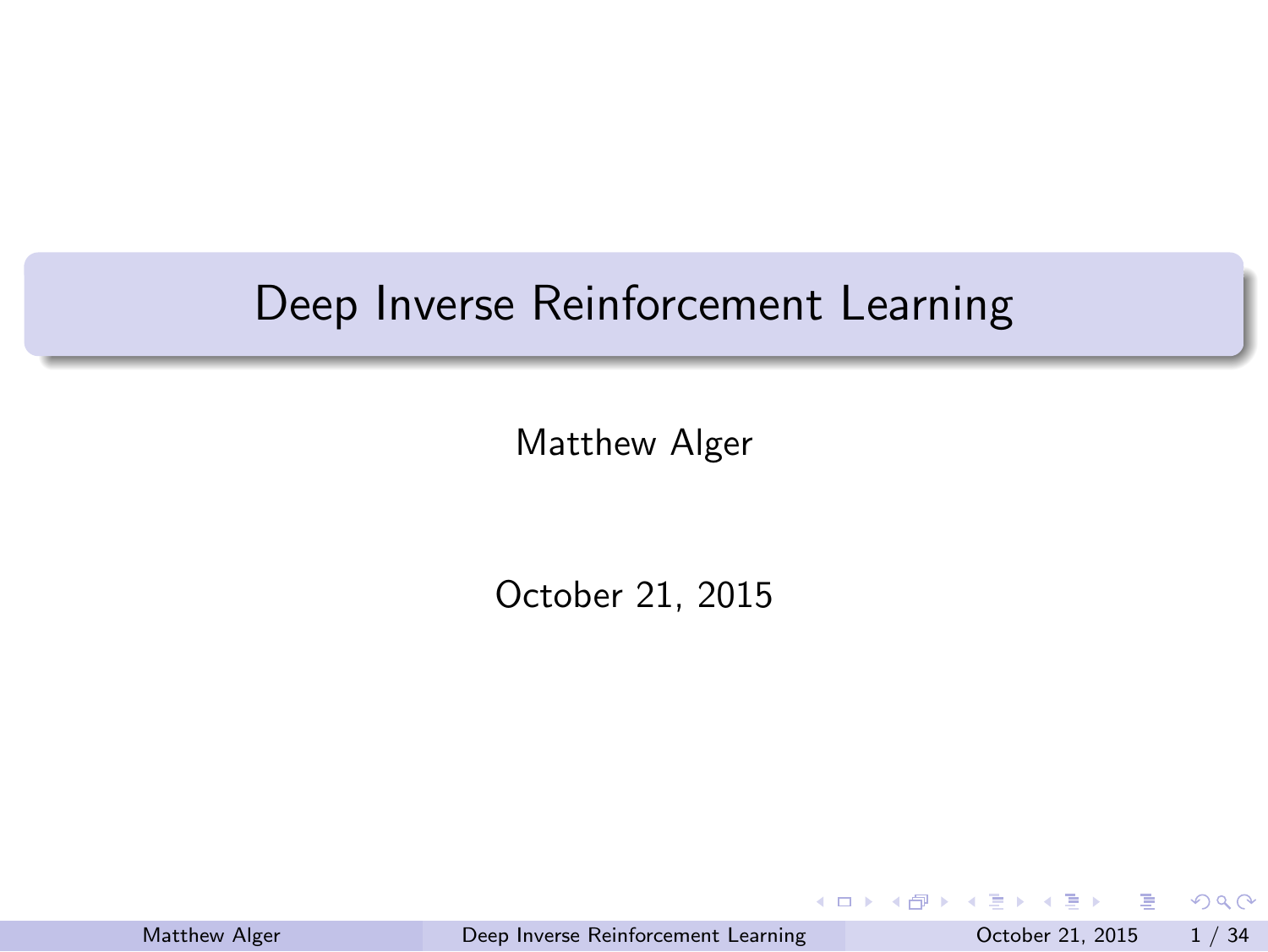Inverse reinforcement learning

Given: Observations of an agent's behaviour in an environment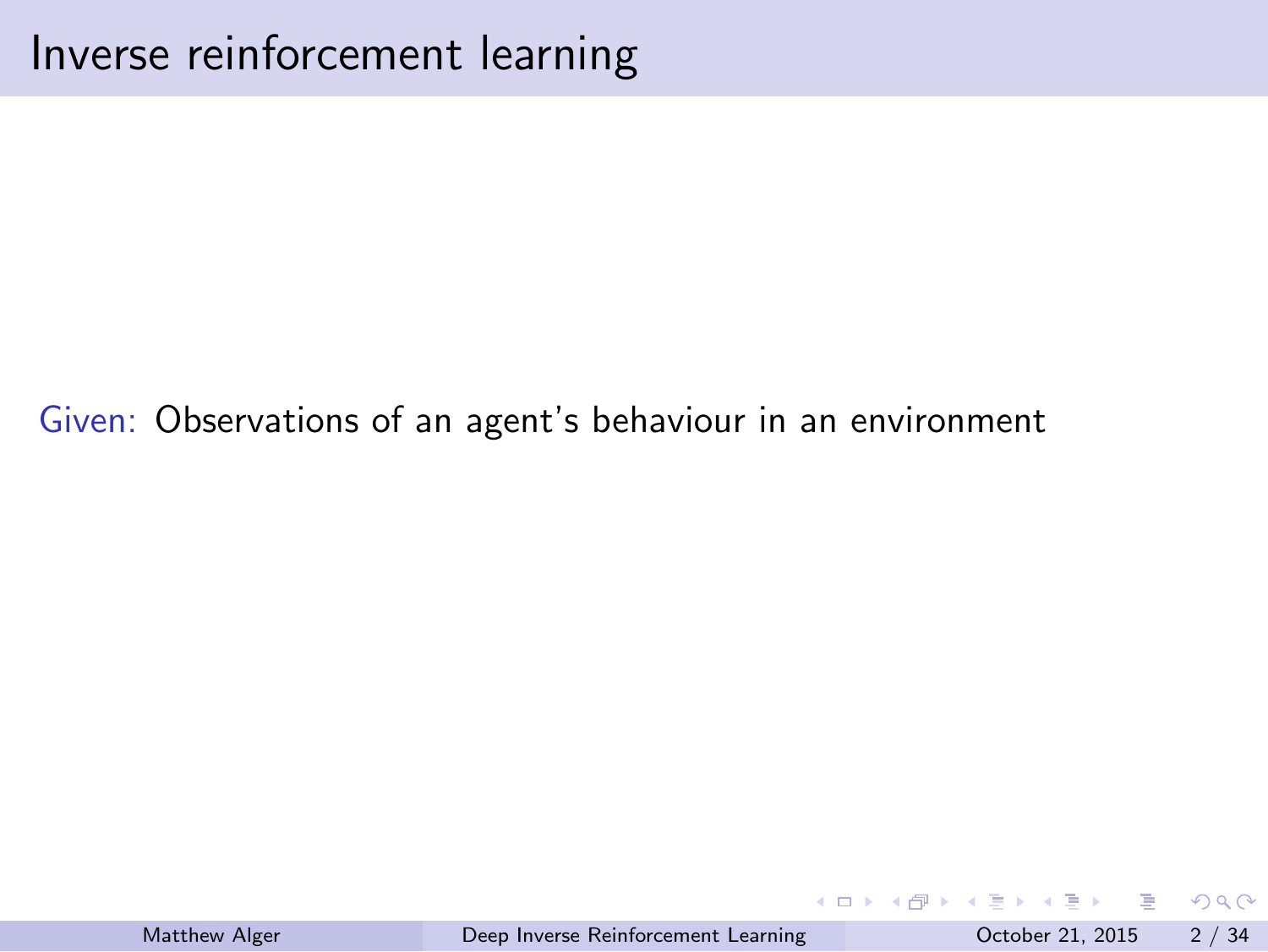Inverse reinforcement learning

Given: Observations of an agent's behaviour in an environment Find: The agent's motivations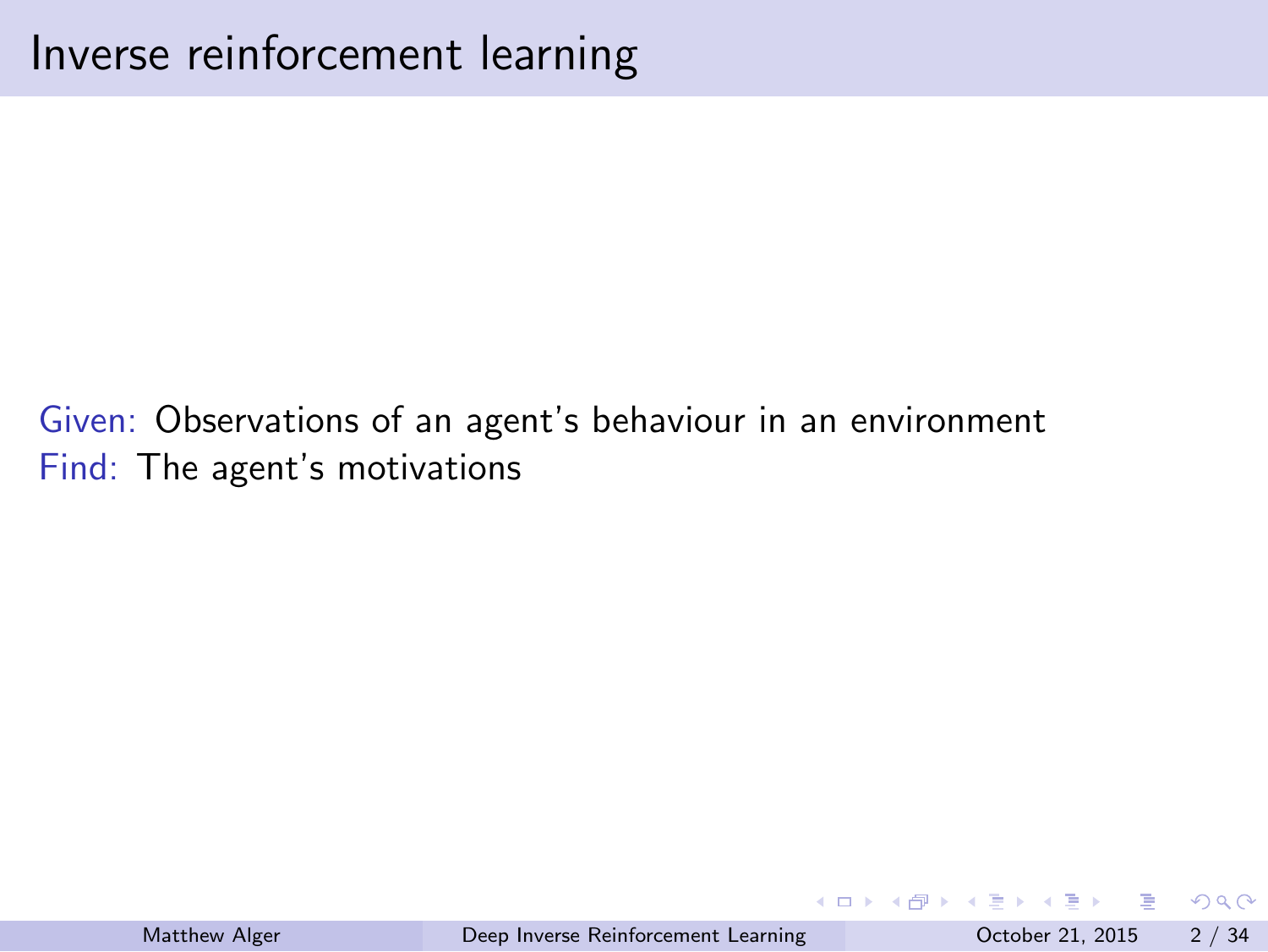#### **Outline**



2 Linear programming formulation

<sup>3</sup> Maximum entropy formulation

4 Deep maximum entropy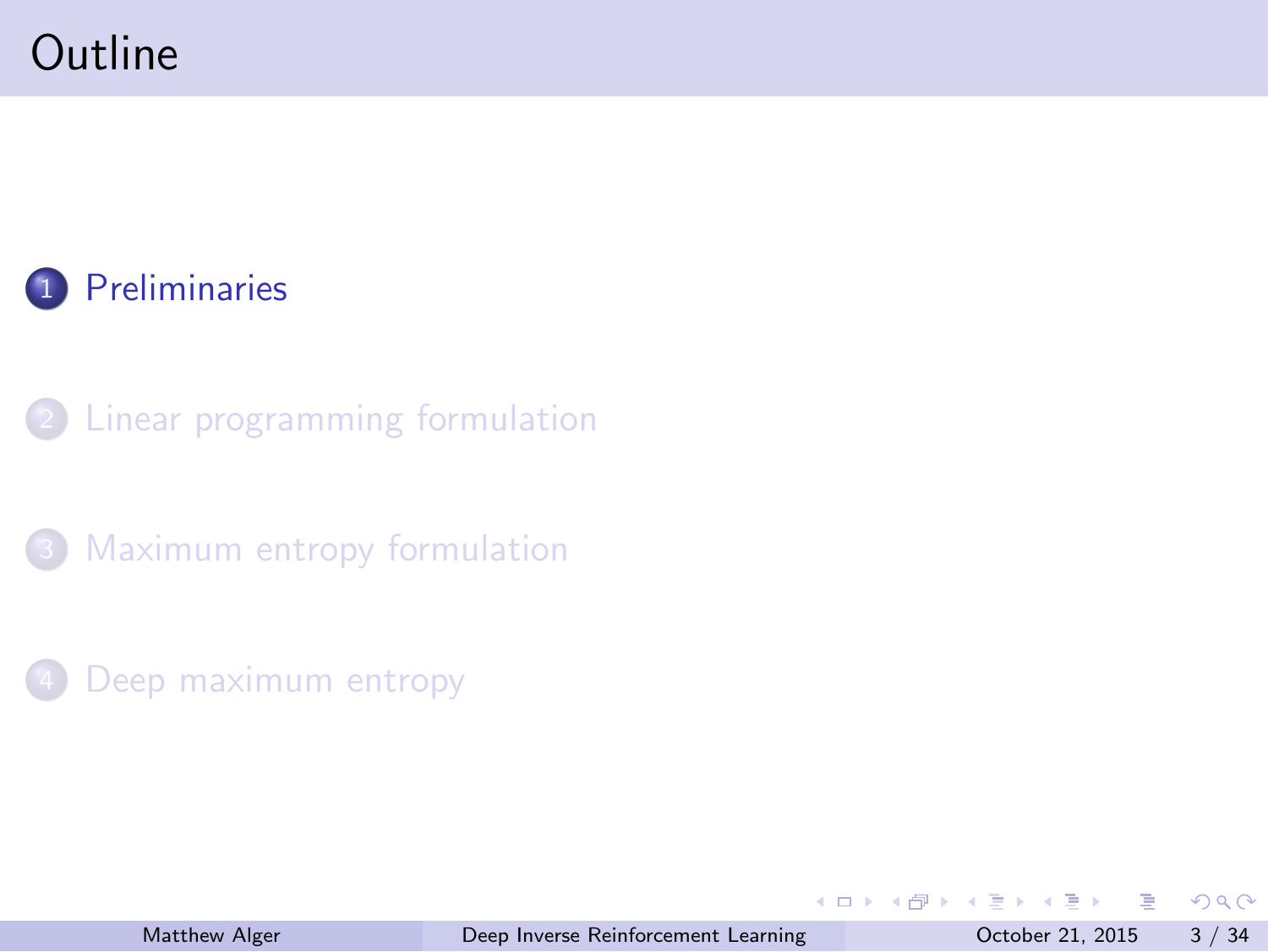#### Preliminaries — Markov decision processes

#### Markov decision process

 $\mathcal{M} = (\mathcal{S}, \mathcal{A}, \mathcal{P}_{ss'}^{a}, R, \gamma)$ 

- *S*, finite set of states
- *A*, finites set of actions
- *{P<sup>a</sup> ss′}*, set of transition probabilities
- *R* : *S →* R, reward function
- *γ ∈* [0*,* 1), discount factor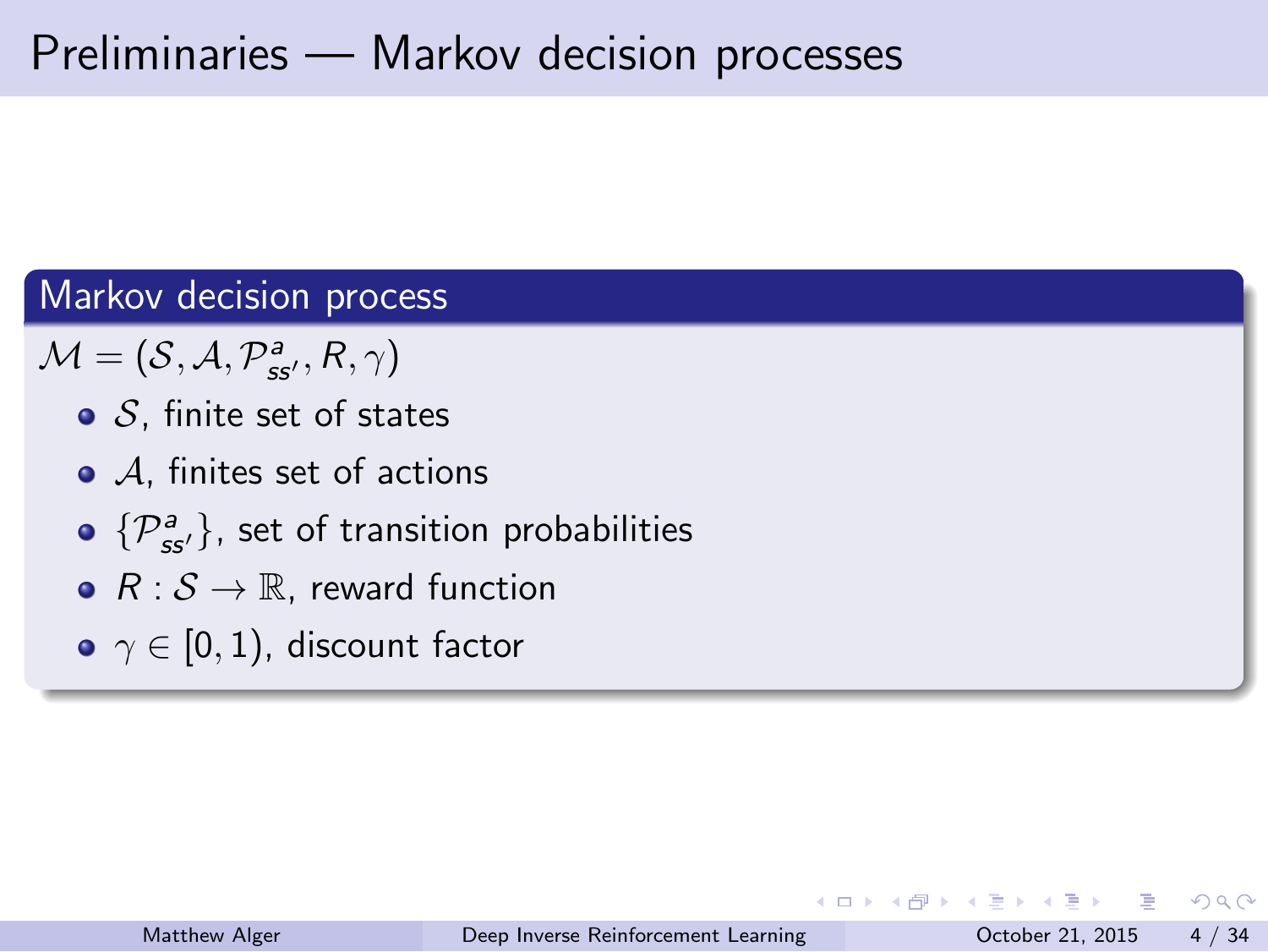Inverse reinforcement learning

Given: Observations of an agent's behaviour in an MDP *M* Find: The agent's motivations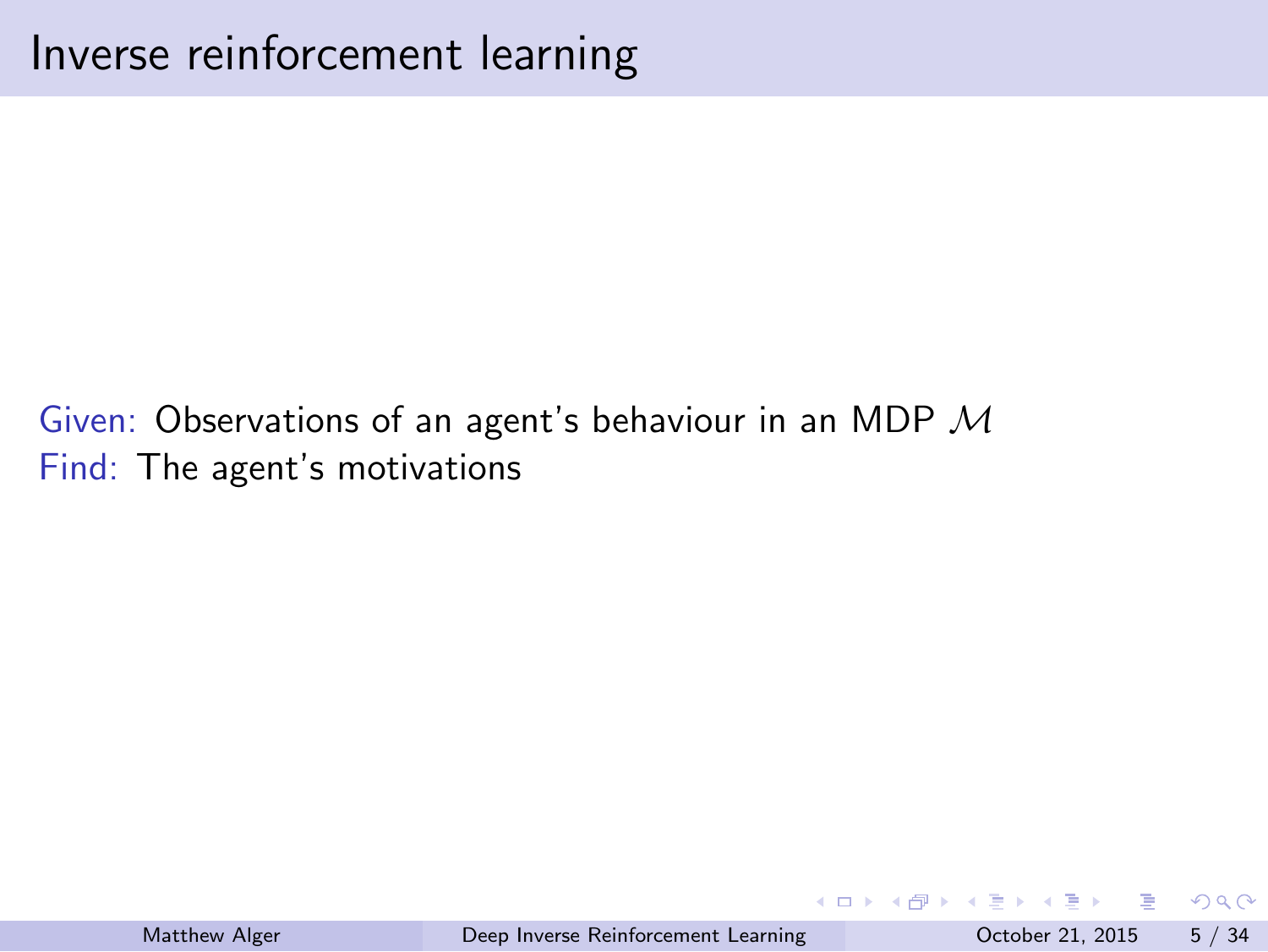Preliminaries — Policies

| Policy                                     |
|--------------------------------------------|
| $\pi: \mathcal{S} \rightarrow \mathcal{A}$ |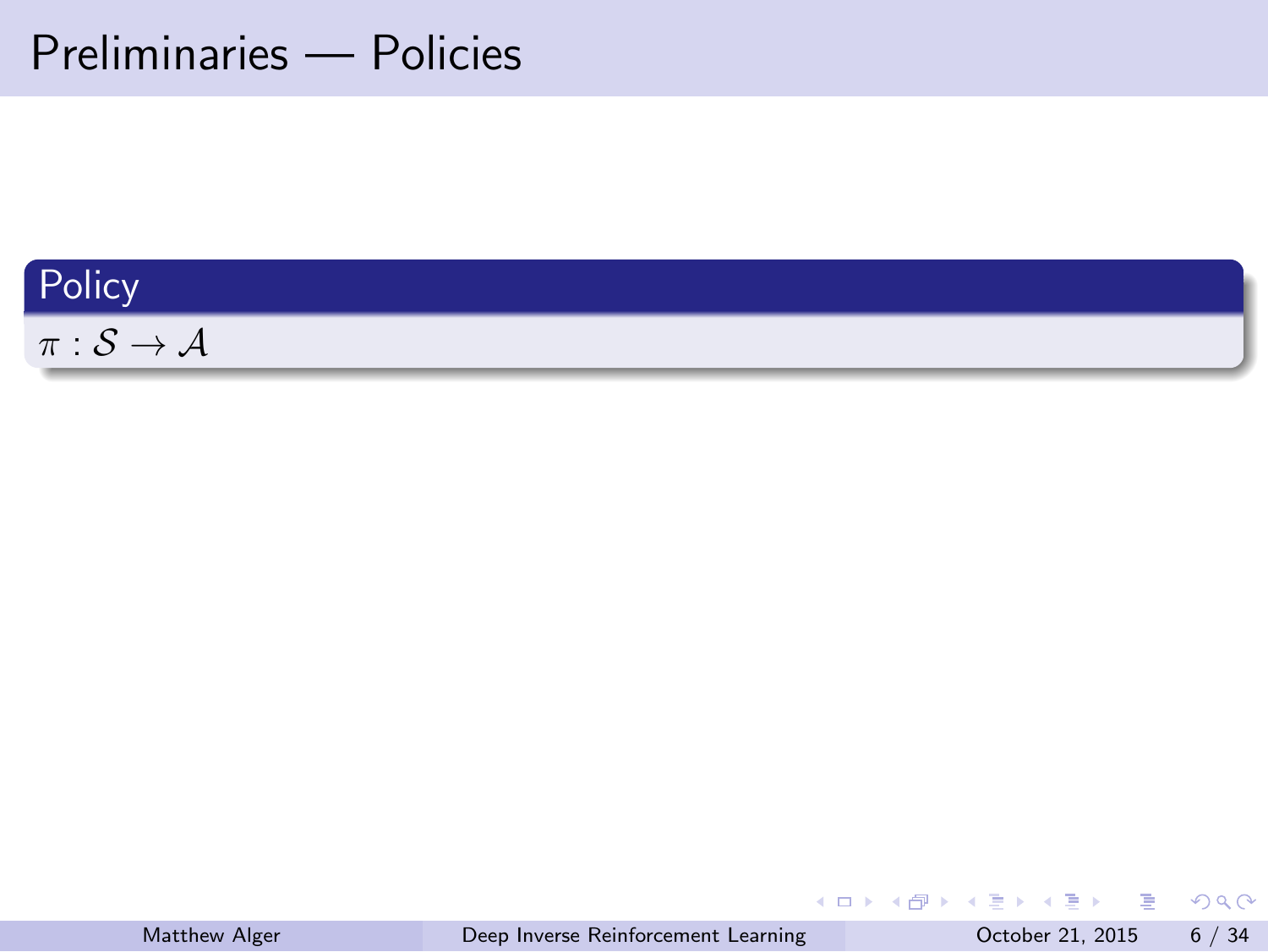#### Preliminaries — Policies

**Policy** 

*π* : *S → A*

Trajectory/path

 $\zeta = [(s_1, a_1), (s_2, a_2), \ldots, (s_n, a_n)]$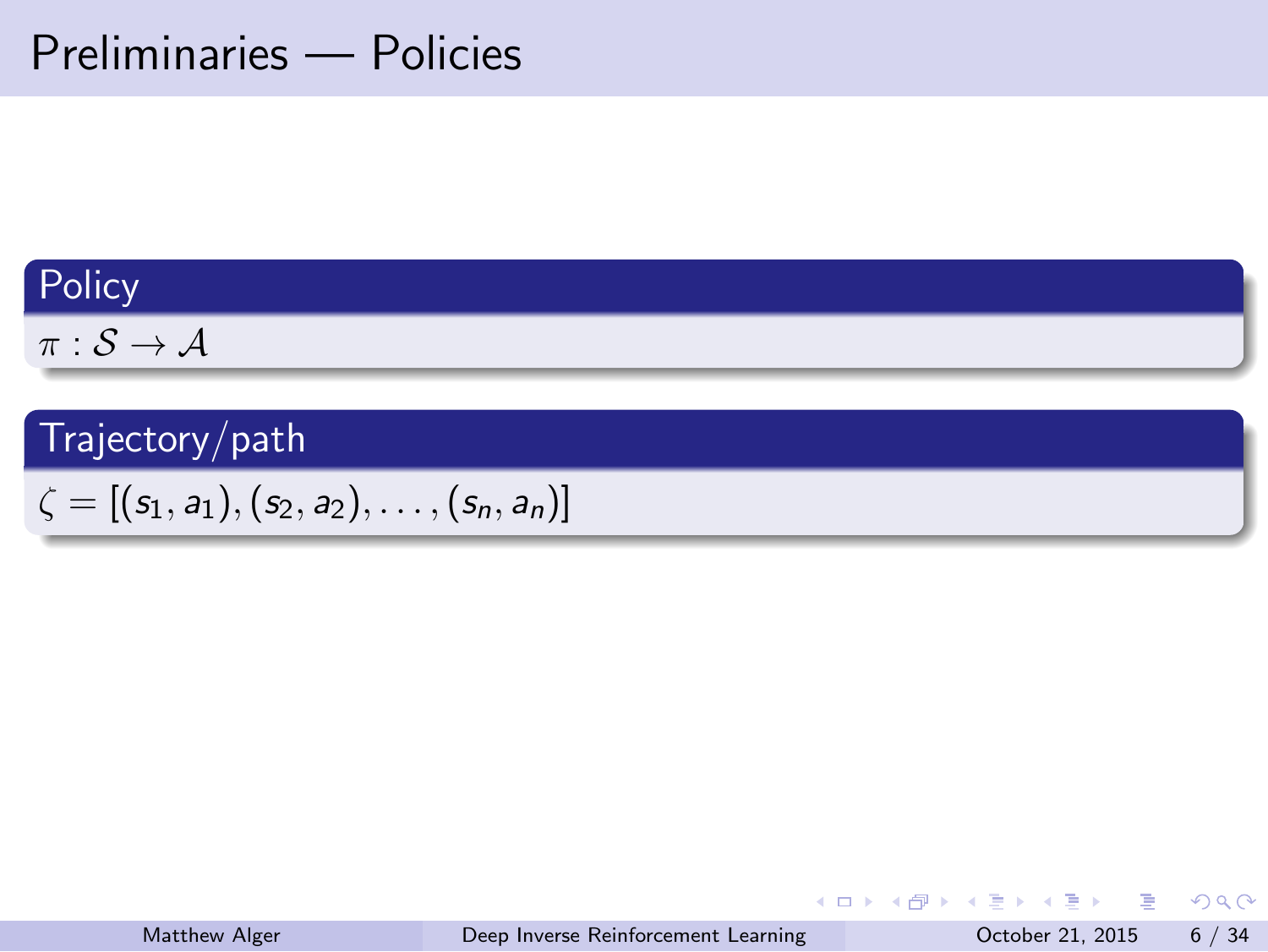#### Preliminaries — Policies

| olic |  |
|------|--|
|      |  |

 $\pi : \mathcal{S} \rightarrow \mathcal{A}$ 

Trajectory/path

 $\zeta = [(s_1, a_1), (s_2, a_2), \ldots, (s_n, a_n)]$ 

Trajectory reward

 $R(\zeta) = \sum_{s \in \zeta} R(s)$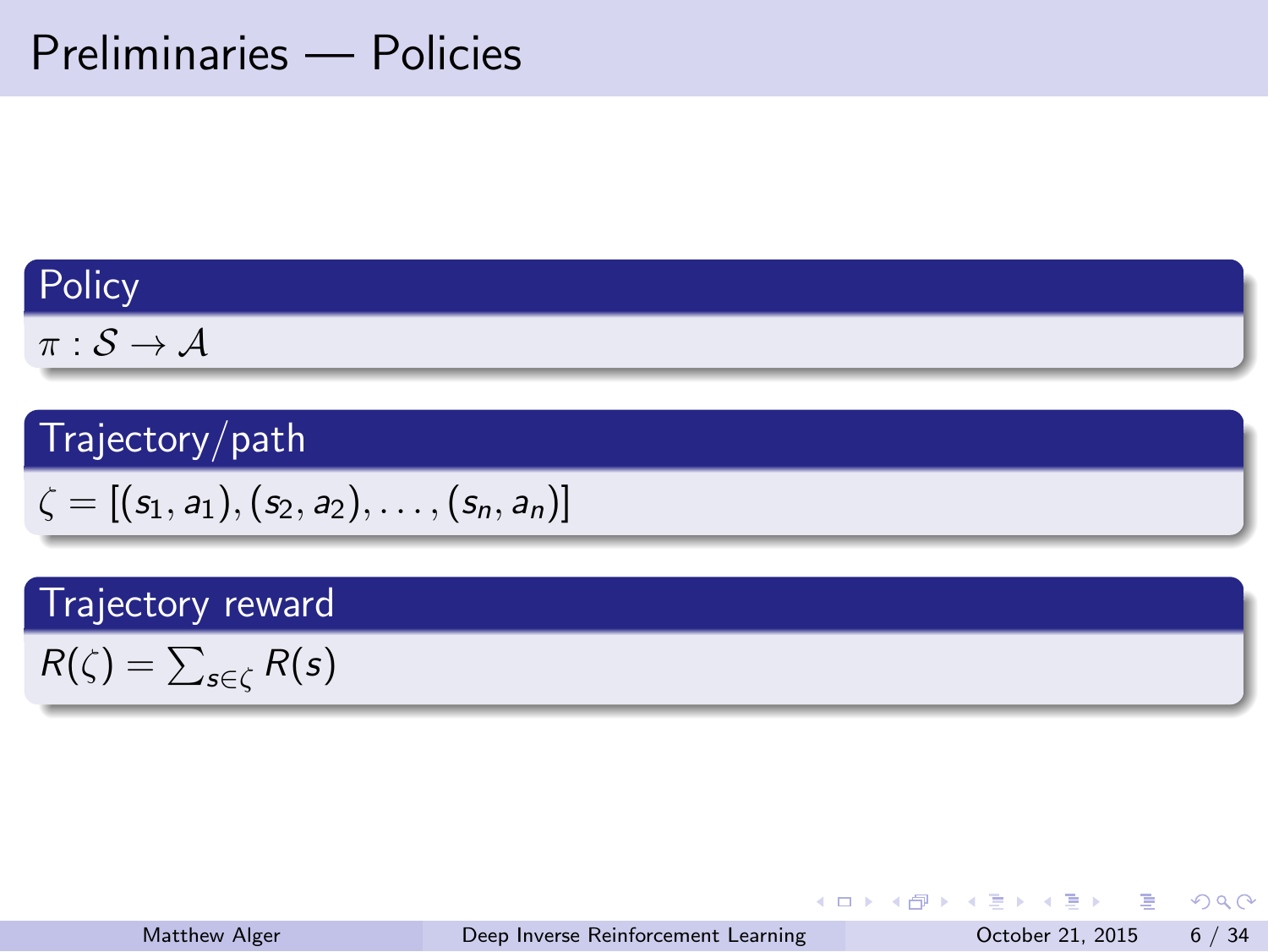### Preliminaries — Value

Value function  $V^{\pi}(s) = \mathbb{E}_{\pi} \left[ \sum_{k=0}^{\infty} \gamma^{k} R(s_{t+k+1}) \right]$  $s_t = s$ ]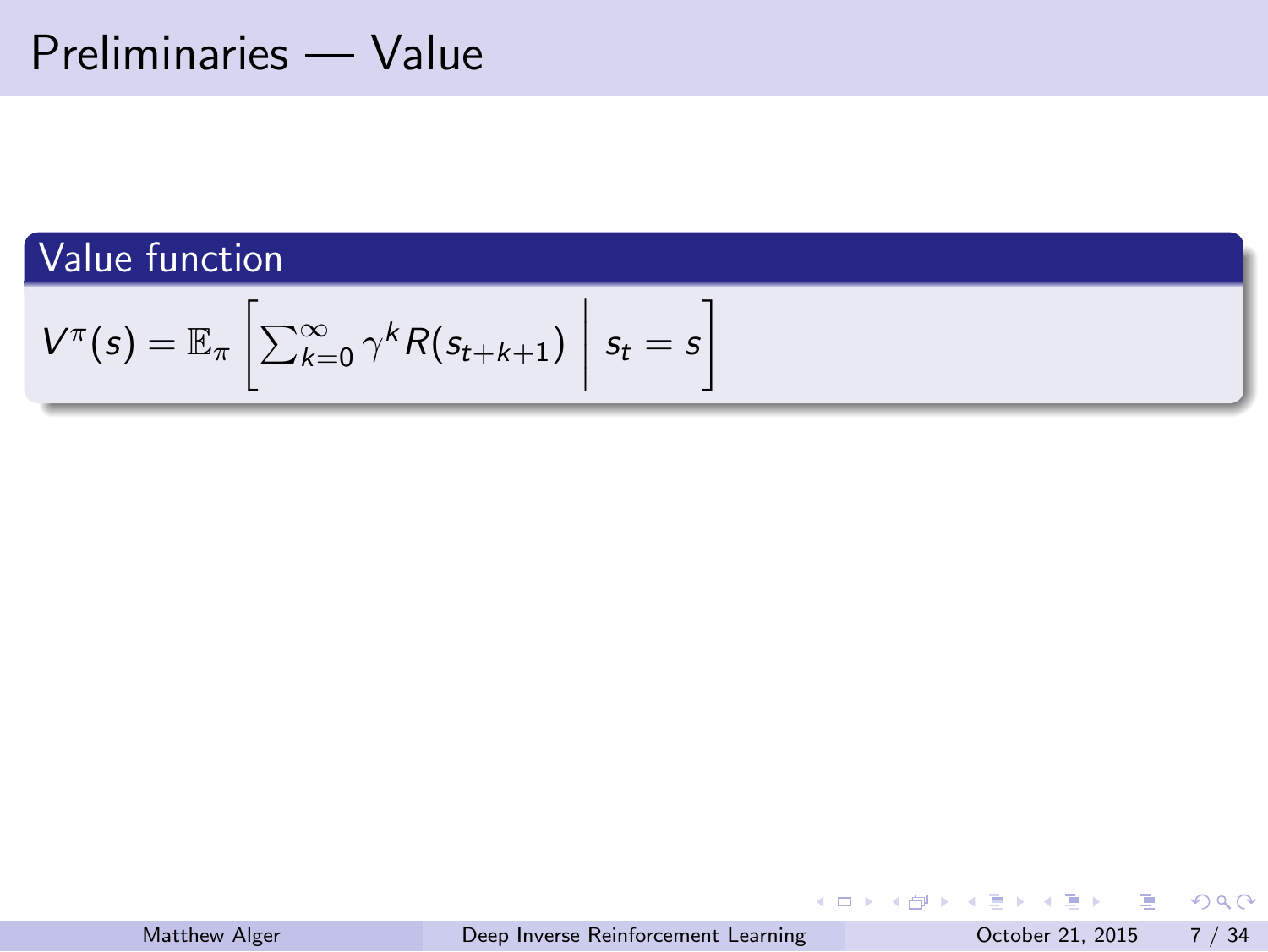# Preliminaries — Value

Value function

$$
V^{\pi}(s) = \mathbb{E}_{\pi}\left[\sum_{k=0}^{\infty} \gamma^{k} R(s_{t+k+1}) \middle| s_t = s\right]
$$

Bellman equation for *V π*

 $V^{\pi}(s) = \sum_{s' \in S} \mathcal{P}_{ss'}^{\pi(s)}(R(s') + \gamma V^{\pi}(s'))$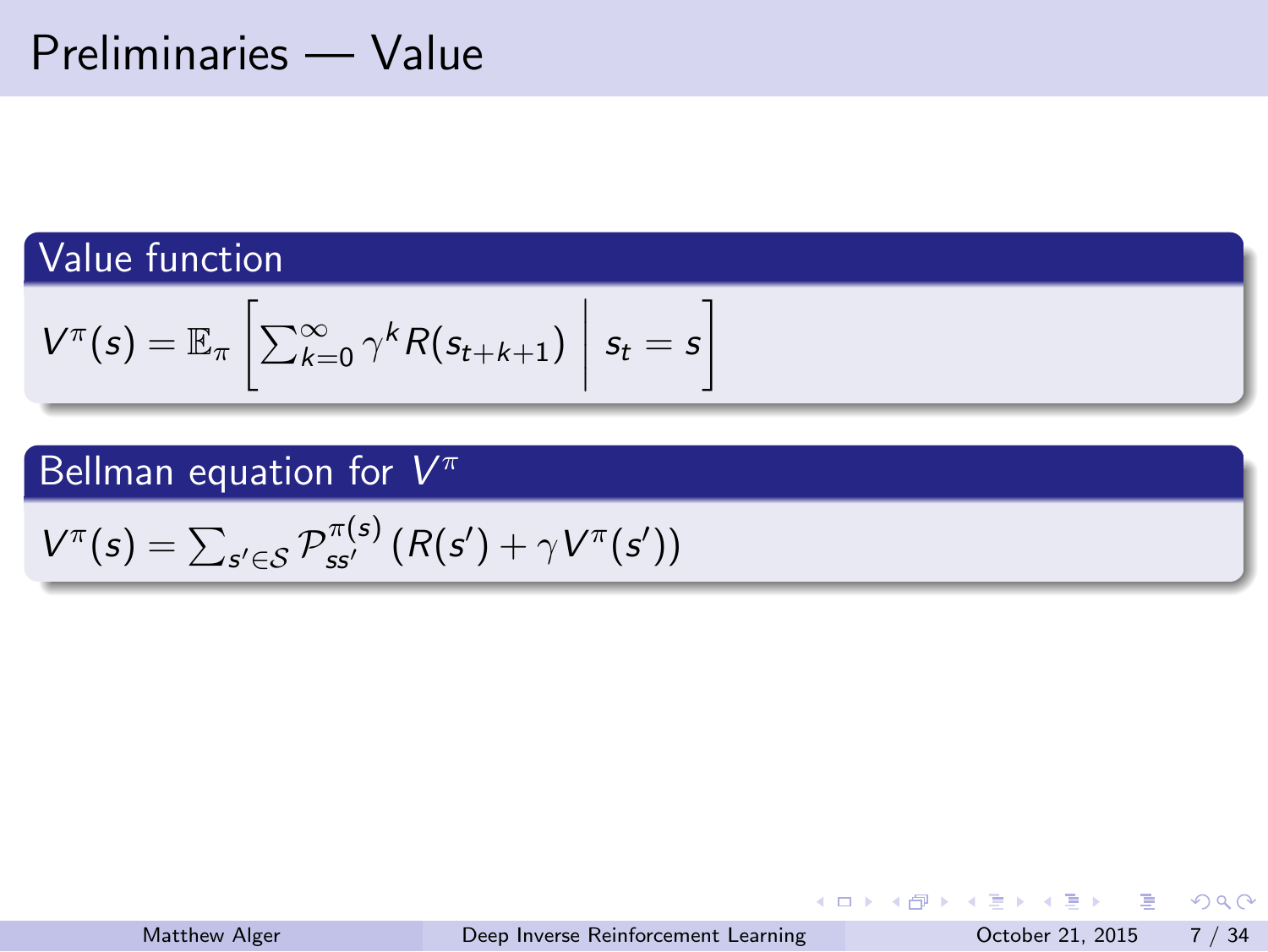### Preliminaries — Value

Value function

Value function

\n
$$
V^{\pi}(s) = \mathbb{E}_{\pi} \left[ \sum_{k=0}^{\infty} \gamma^{k} R(s_{t+k+1}) \middle| s_{t} = s \right]
$$
\nBellman equation for  $V^{\pi}$ 

\n
$$
V^{\pi}(s) = \sum_{s' \in \mathcal{S}} P_{ss'}^{\pi(s)} (R(s') + \gamma V^{\pi}(s'))
$$
\nAction-value function

\n
$$
Q^{\pi}(s, a) = \sum_{s' \in \mathcal{S}} P_{ss'}^{a} (R(s') + \gamma V^{\pi}(s'))
$$

| Matthew Alger | Deep Inverse Reinforcement Learning |  |  |  | October 21, 2015 7 / 34                  |
|---------------|-------------------------------------|--|--|--|------------------------------------------|
|               |                                     |  |  |  | - K □ ▶ K @ ▶ K 로 ▶ K 로 ▶ - 로 - K 9 Q (N |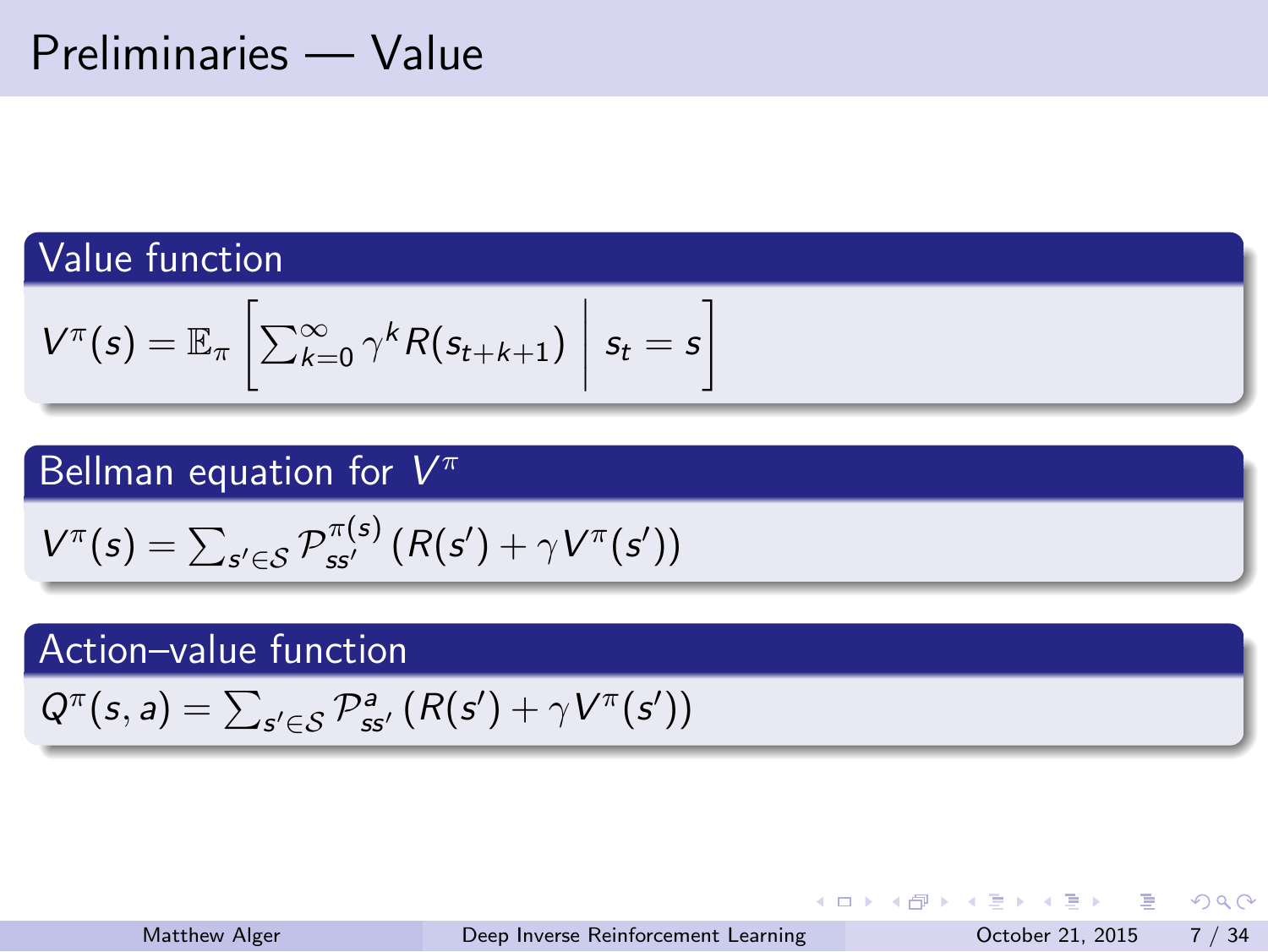Preliminaries — Optimal policy

Optimal policy

*π ∗* s. t. *V π ∗* (*s*) *≥ V π ′* (*s*)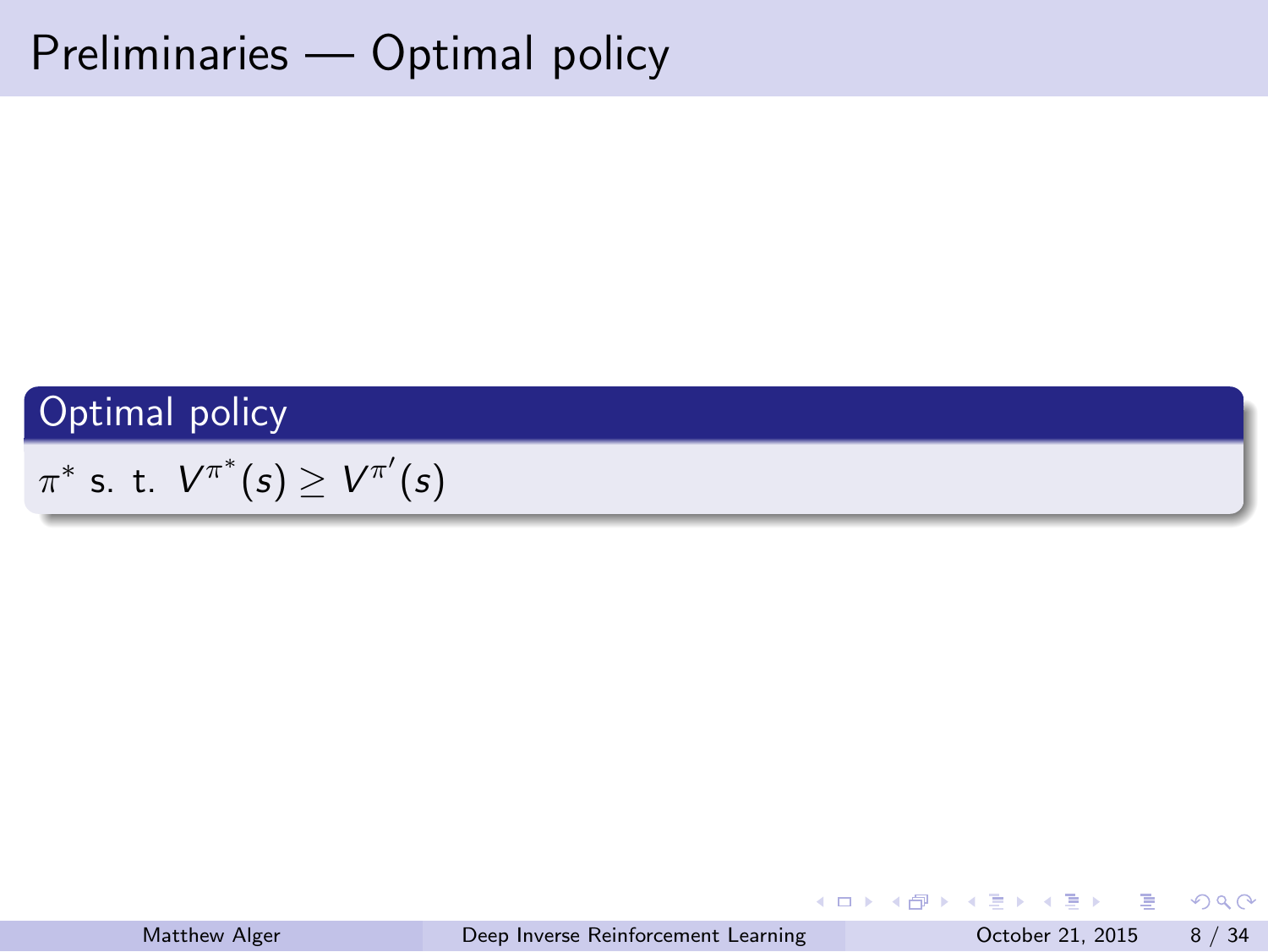Inverse reinforcement learning

Given: Ideally  $\pi$  and  $\mathcal{P}_{ss'}^a$  or minimally  $\{\zeta\}$ Find:  $R(s)$  such that  $\pi$  is an optimal policy or  $\{\zeta\}$  is generated by an optimal policy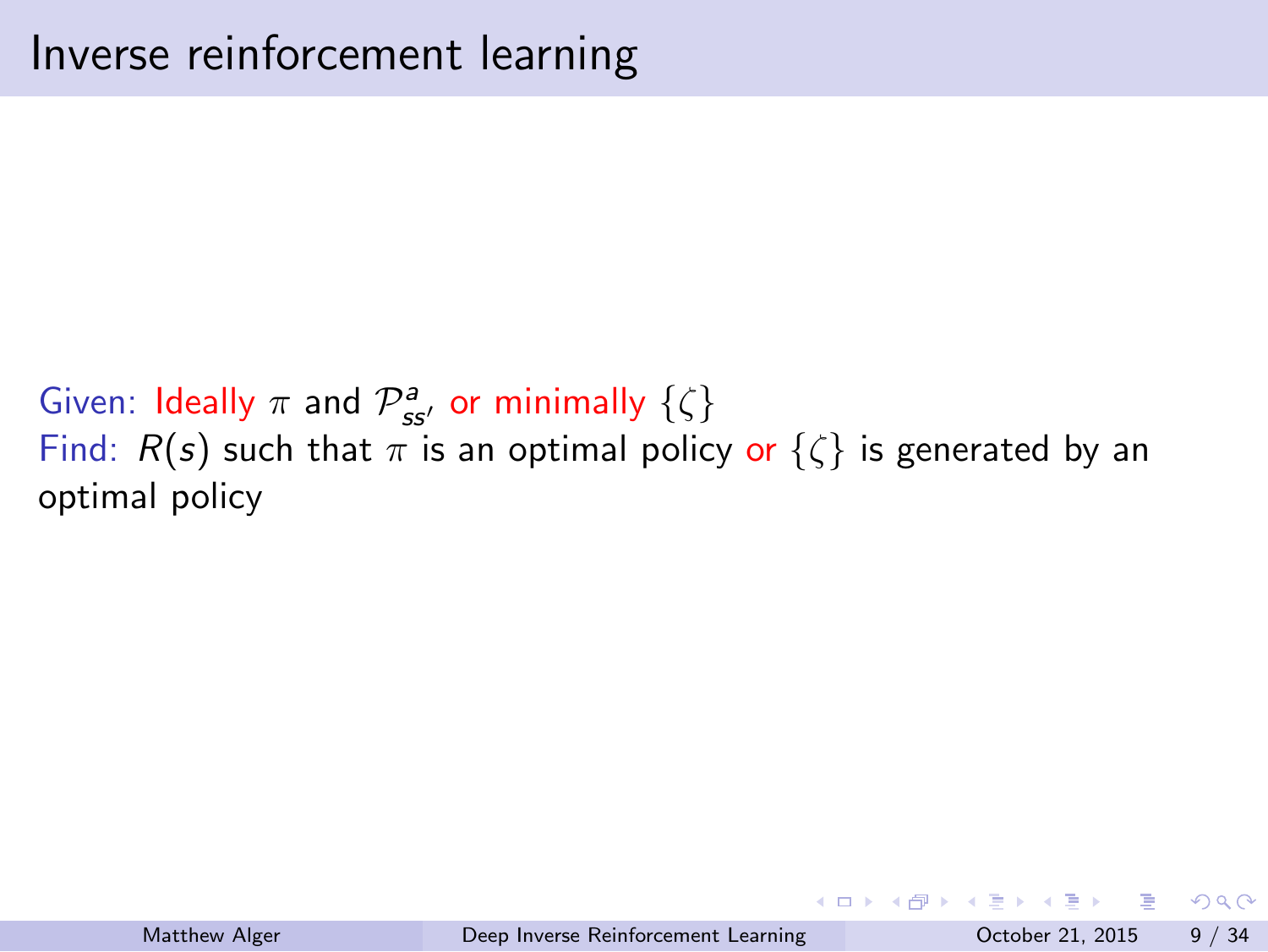#### **Outline**

1 Preliminaries

2 Linear programming formulation

<sup>3</sup> Maximum entropy formulation

4 Deep maximum entropy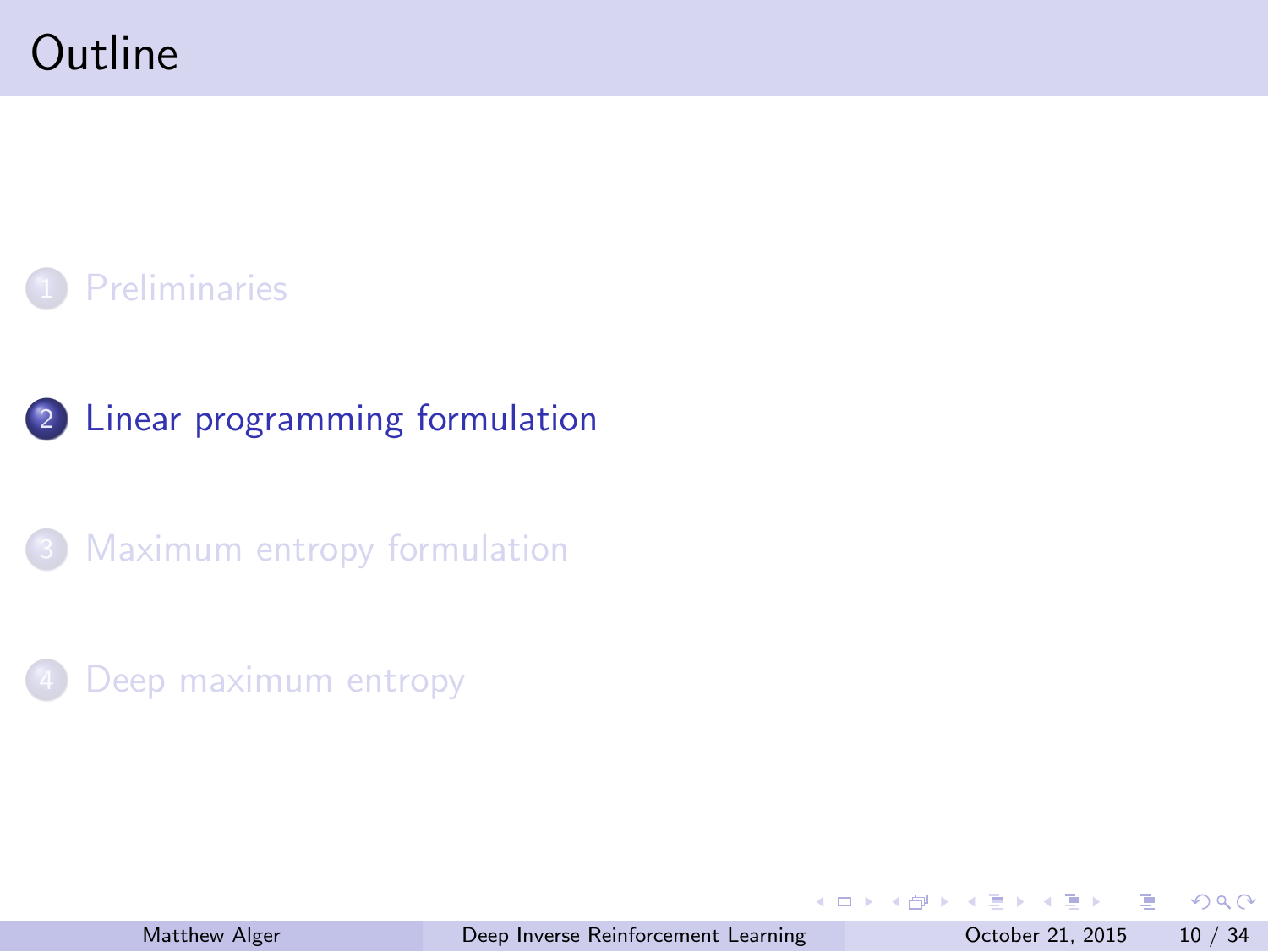# LP — Notation

$$
(\mathbf{V}^{\pi})_i = V^{\pi}(s_i)
$$

$$
(\mathbf{R})_i = R(s_i)
$$

$$
(\mathbf{P}^a)_{ij} = P^a_{s_i s_j}
$$

$$
a^{\pi} \equiv \pi(s)
$$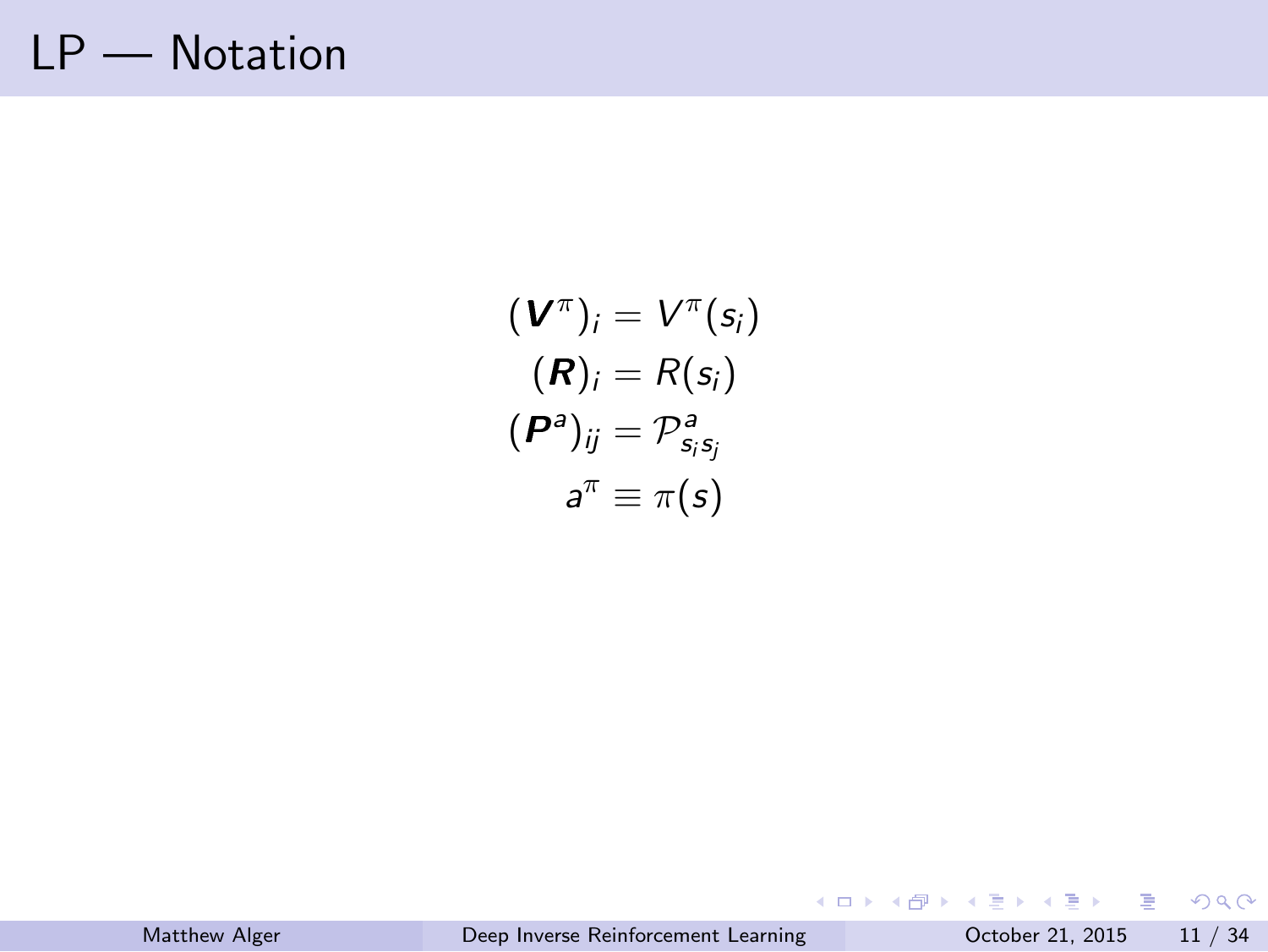# LP — Notation

Matthew Alger

$$
(\mathbf{V}^{\pi})_i = V^{\pi}(s_i)
$$

$$
(\mathbf{R})_i = R(s_i)
$$

$$
(\mathbf{P}^a)_{ij} = \mathcal{P}^a_{s_i s_j}
$$

$$
a^{\pi} \equiv \pi(s)
$$

Can now write the value as a matrix equation:

$$
\bm{V}^{\pi} = (\bm{R} + \gamma \bm{P}^{a^{\pi}} \bm{V}^{\pi})
$$

| Deep Inverse Reinforcement Learning<br>October 21, 2015 11 / 34 |  |
|-----------------------------------------------------------------|--|
|                                                                 |  |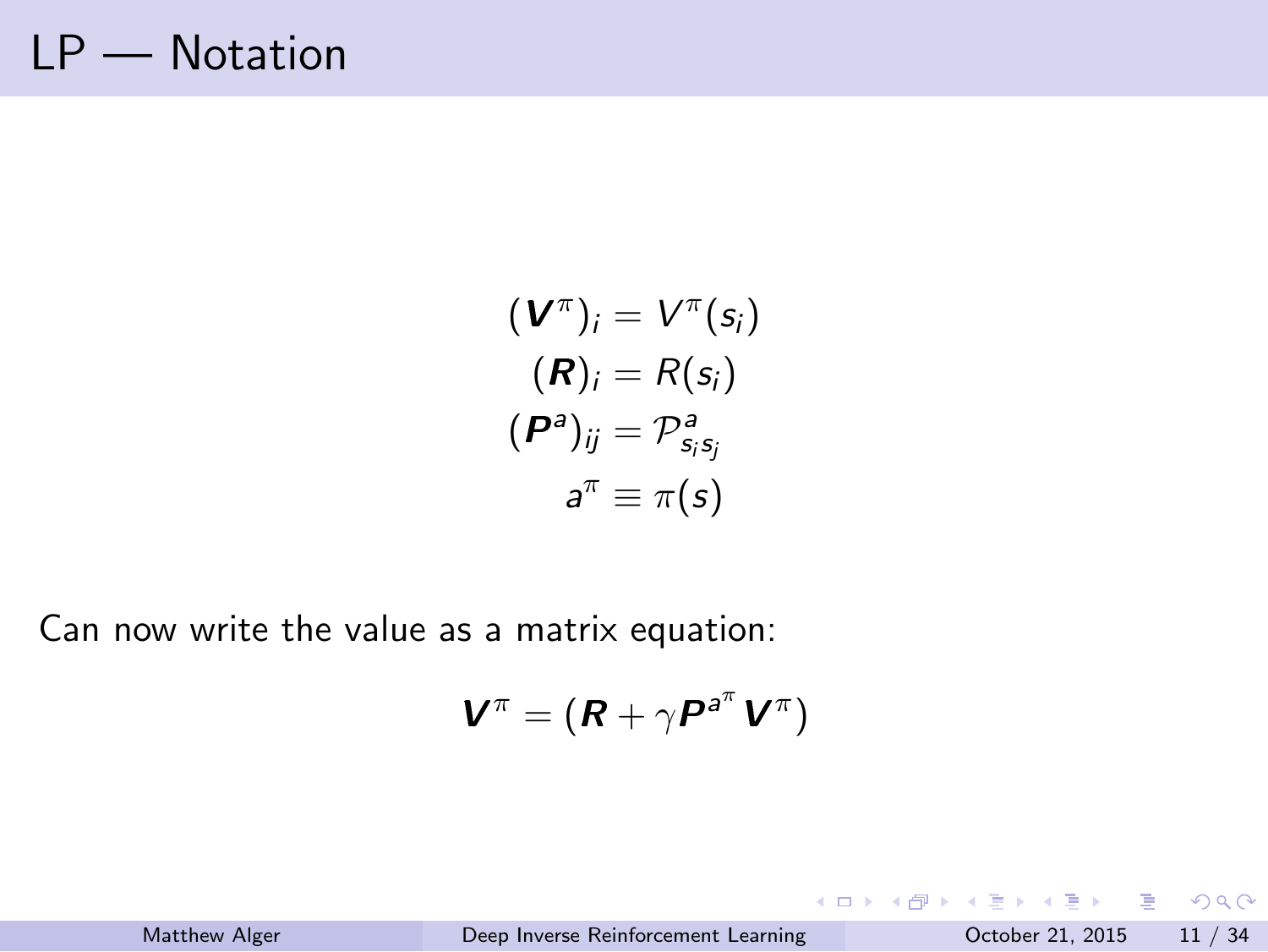LP — Reward constraint

$$
\pmb V^\pi = \left( \pmb R + \gamma \pmb P^{\scriptscriptstyle \pmb a^\pi} \pmb V^\pi \right)
$$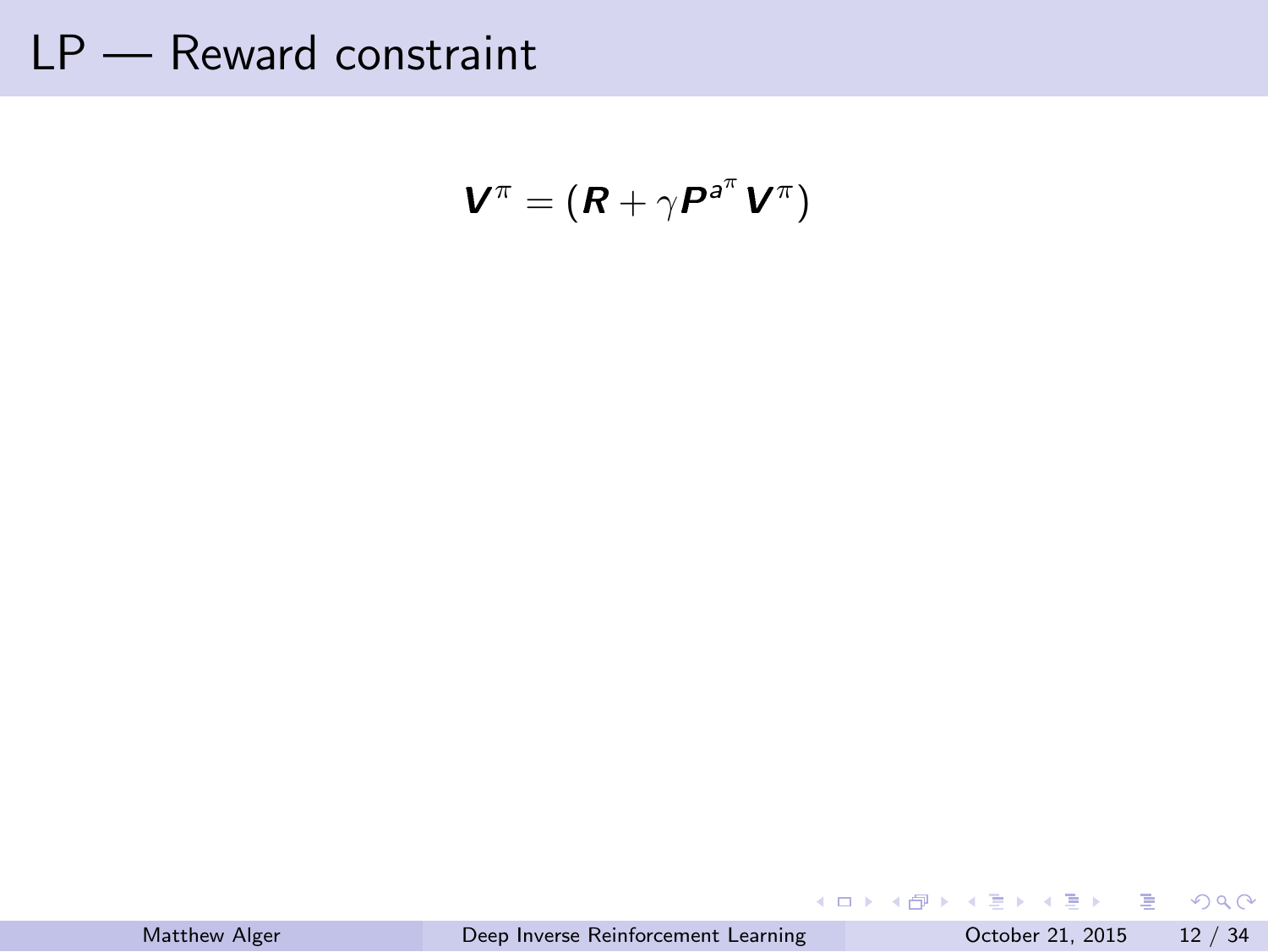#### LP — Reward constraint

$$
\mathbf{V}^{\pi} = (\mathbf{R} + \gamma \mathbf{P}^{a^{\pi}} \mathbf{V}^{\pi})
$$

$$
= (\mathbf{I} - \gamma \mathbf{P}^{a^{\pi}})^{-1} \mathbf{R}
$$

An explicit solution for **V**<sup>π</sup>!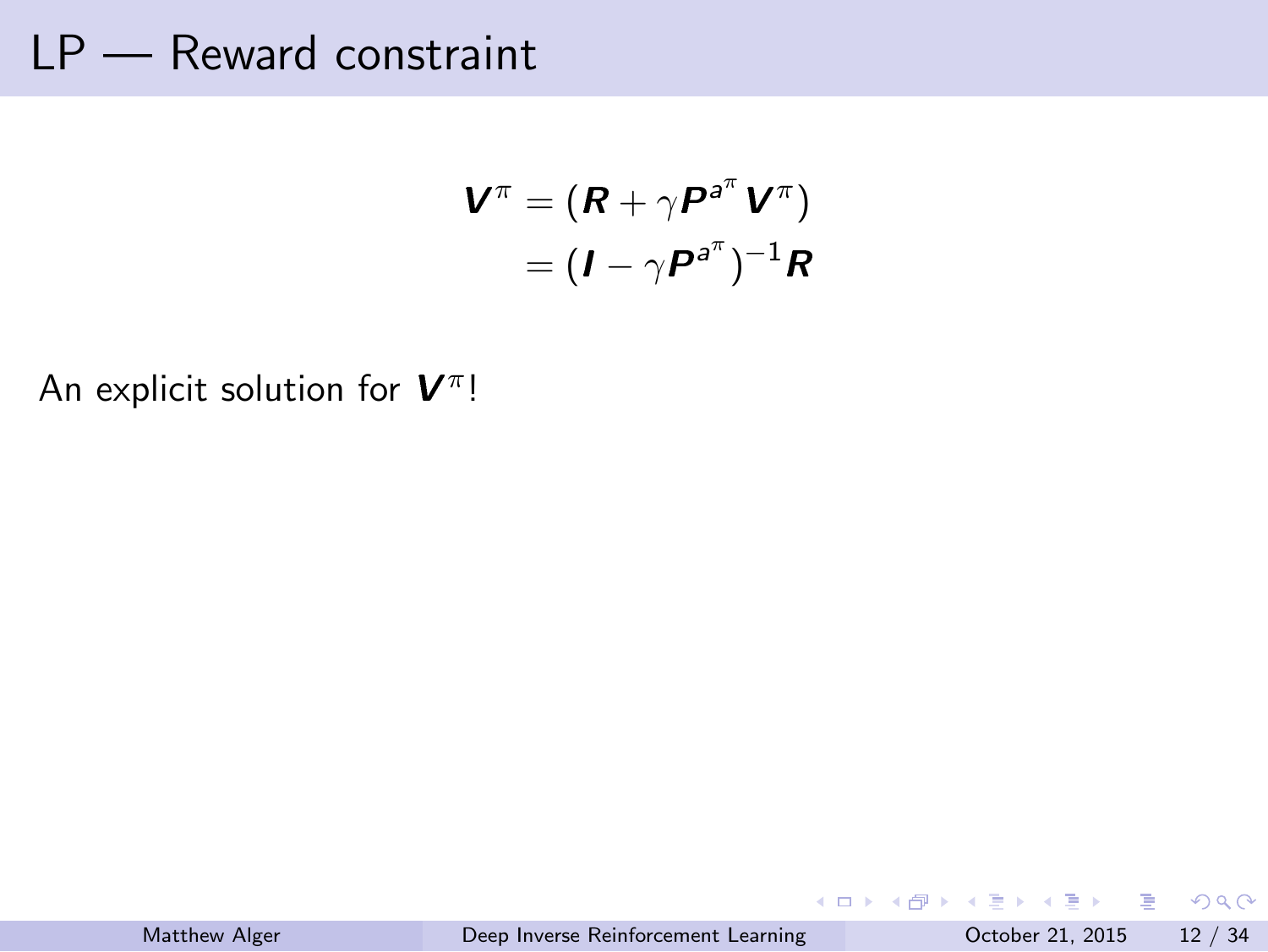#### LP — Reward constraint

$$
\mathbf{V}^{\pi} = (\mathbf{R} + \gamma \mathbf{P}^{a^{\pi}} \mathbf{V}^{\pi})
$$

$$
= (\mathbf{I} - \gamma \mathbf{P}^{a^{\pi}})^{-1} \mathbf{R}
$$

An explicit solution for **V**<sup>π</sup>!

Assuming *π* is optimal:

$$
\forall a \in \mathcal{A} \setminus a^{\pi}.\quad \mathbf{P}^{a^{\pi}}\mathbf{V}^{\pi} \ge \mathbf{P}^{a}\mathbf{V}^{\pi}
$$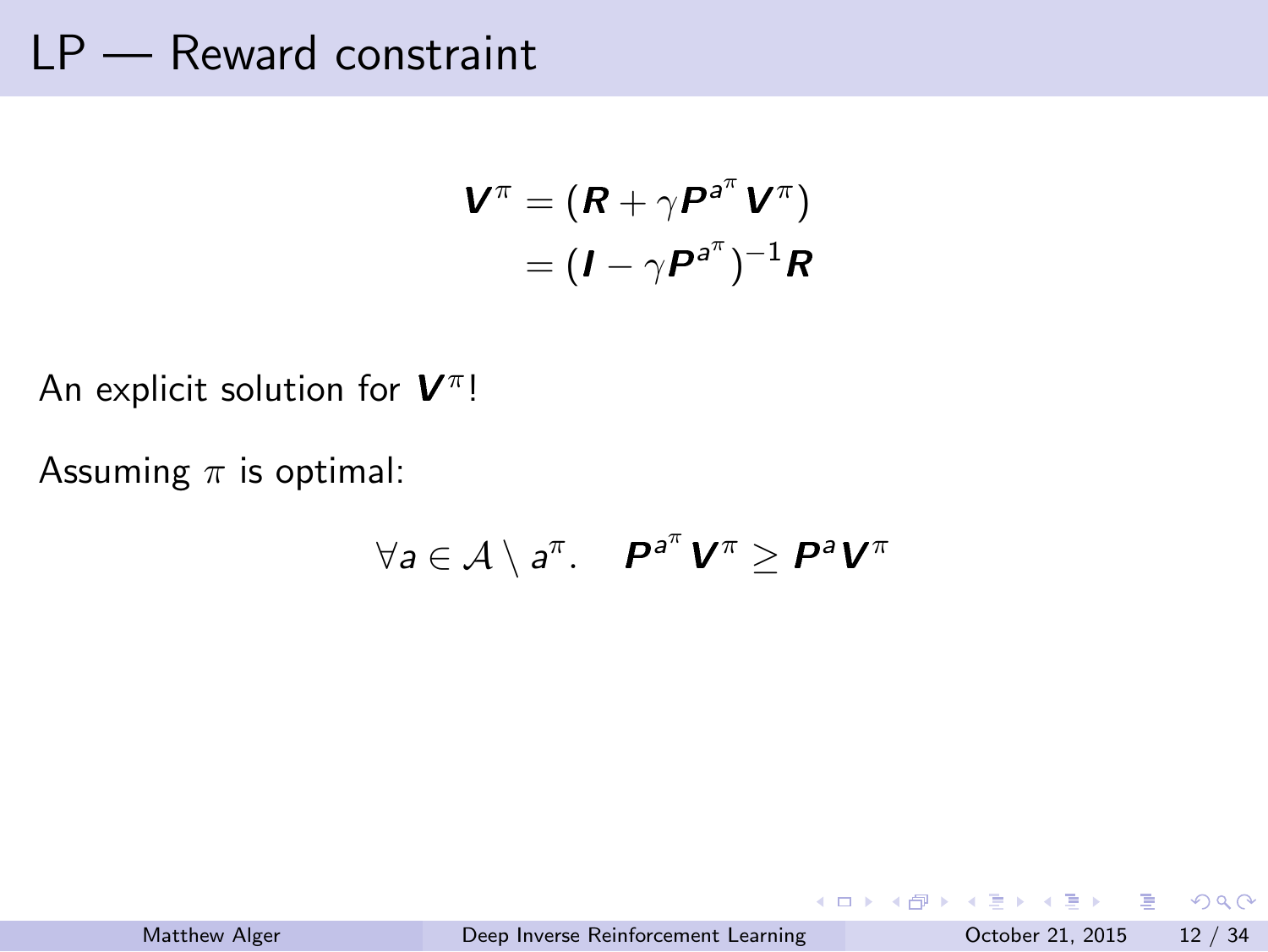| LP |  | Reward constraint |
|----|--|-------------------|
|----|--|-------------------|

$$
\mathbf{V}^{\pi} = (\mathbf{R} + \gamma \mathbf{P}^{a^{\pi}} \mathbf{V}^{\pi})
$$

$$
= (\mathbf{I} - \gamma \mathbf{P}^{a^{\pi}})^{-1} \mathbf{R}
$$

$$
\begin{aligned} \boldsymbol{V}^{\pi} &= (\boldsymbol{R} + \gamma \boldsymbol{P}^{\mathsf{a}^{\pi}} \, \boldsymbol{V}^{\gamma} \\ &= (\boldsymbol{I} - \gamma \boldsymbol{P}^{\mathsf{a}^{\pi}})^{-1} \end{aligned}
$$

An explicit solution for **V**<sup>π</sup>!

Assuming *π* is optimal:

$$
M = 4
$$

Using our  $V^{\pi}$  solution:

 $\forall a \in \mathcal{A} \setminus a^{\pi}. \quad (P^{a^{\pi}} - P^{a})(I - \gamma P^{a^{\pi}})^{-1}R \geq 0$ 

 $\forall a \in \mathcal{A} \setminus a^{\pi}$ .  $\bm{P}^{a^{\pi}} \bm{V}^{\pi} \geq \bm{P}^{a} \bm{V}^{\pi}$ 

Matthew Alger Deep Inverse Reinforcement Learning October 21, 2015 12 / 34

. . . . . . . . . . . . . . . . . . . . . . . . . . . . . . . . . . . . . . . .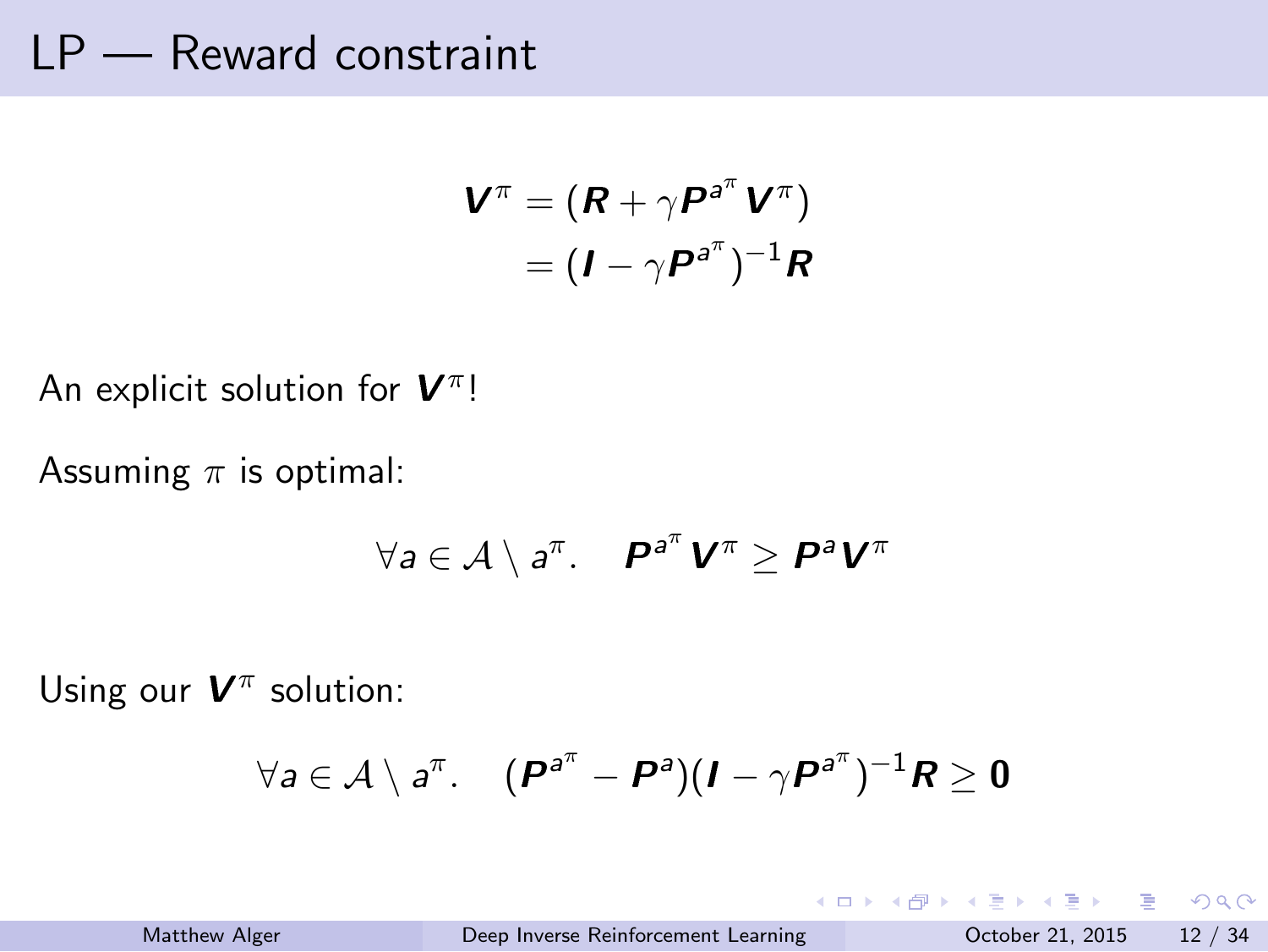# LP — Heuristic

Lots of solutions, so employ a heuristic:

$$
\sum_{s\in\mathcal{S}}\bigg(Q^\pi(s,a^\pi)-\underset{a\in\mathcal{A}\setminus a^\pi}{\text{max}}Q^\pi(s,a)\bigg)
$$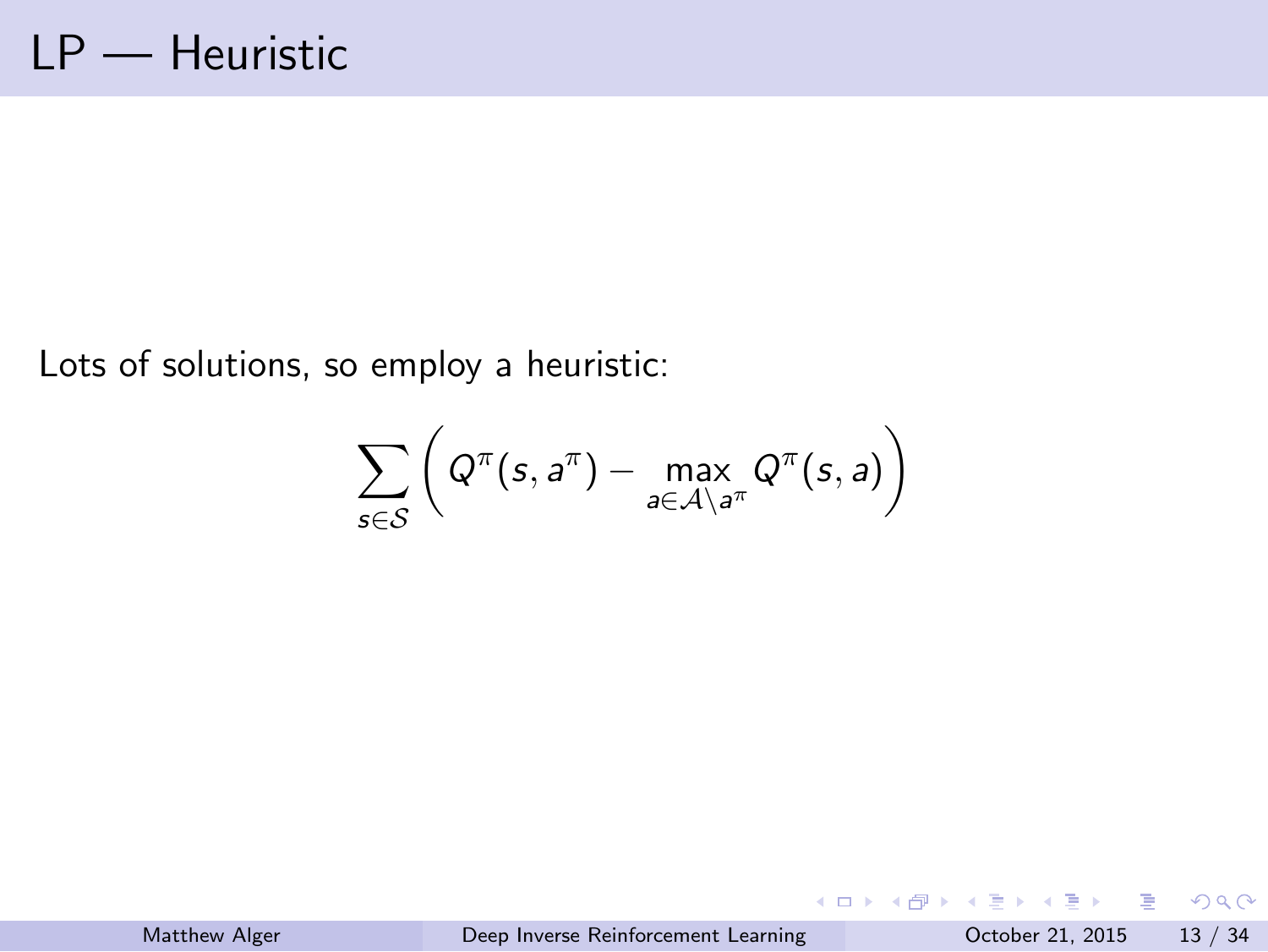# LP — Linear programming problem

maximise 
$$
\sum_{i=1}^{|\mathcal{S}|} \min_{a \in (\mathcal{A} \setminus a^{\pi})} ((\boldsymbol{P}^{a^{\pi}})_i - (\boldsymbol{P}^{a})_i)(\boldsymbol{I} - \gamma \boldsymbol{P}^{a^{\pi}})^{-1} \cdot \boldsymbol{R} - \lambda ||R||_1
$$
  
s.t.  $\forall i \in 1, ..., |\mathcal{S}|$ .  $\forall a \in (\mathcal{A} \setminus a^{\pi})$ .  $-((\boldsymbol{P}^{a^{\pi}})_i - (\boldsymbol{P}^{a})_i)(\boldsymbol{I} - \gamma \boldsymbol{P}^{a^{\pi}})^{-1} \cdot \boldsymbol{R} \leq 0$   
and  $\forall i \in 1, ..., |\mathcal{S}|$ .  $|R_i| \leq R_{\text{max}}$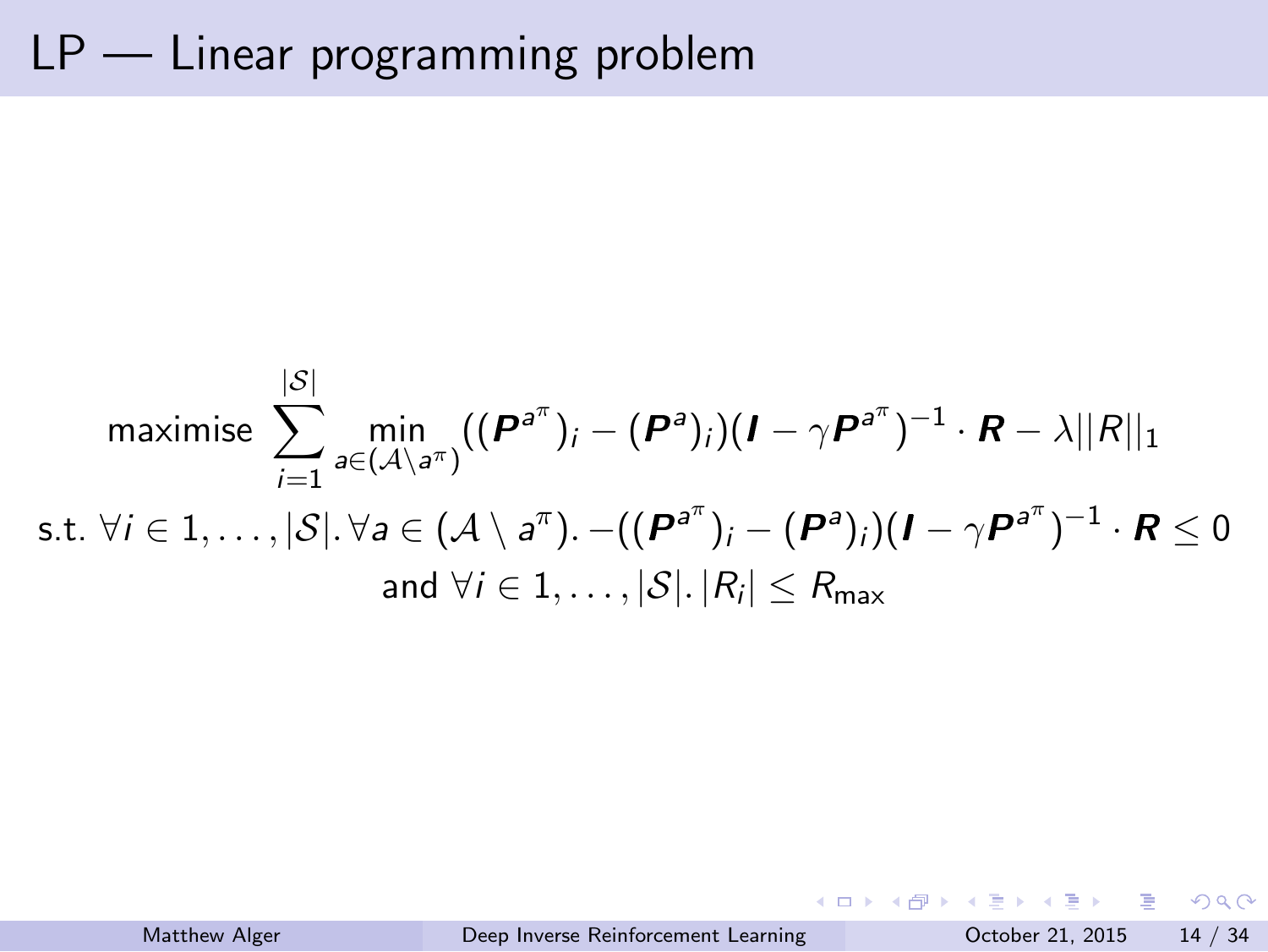# LP — Gridworld

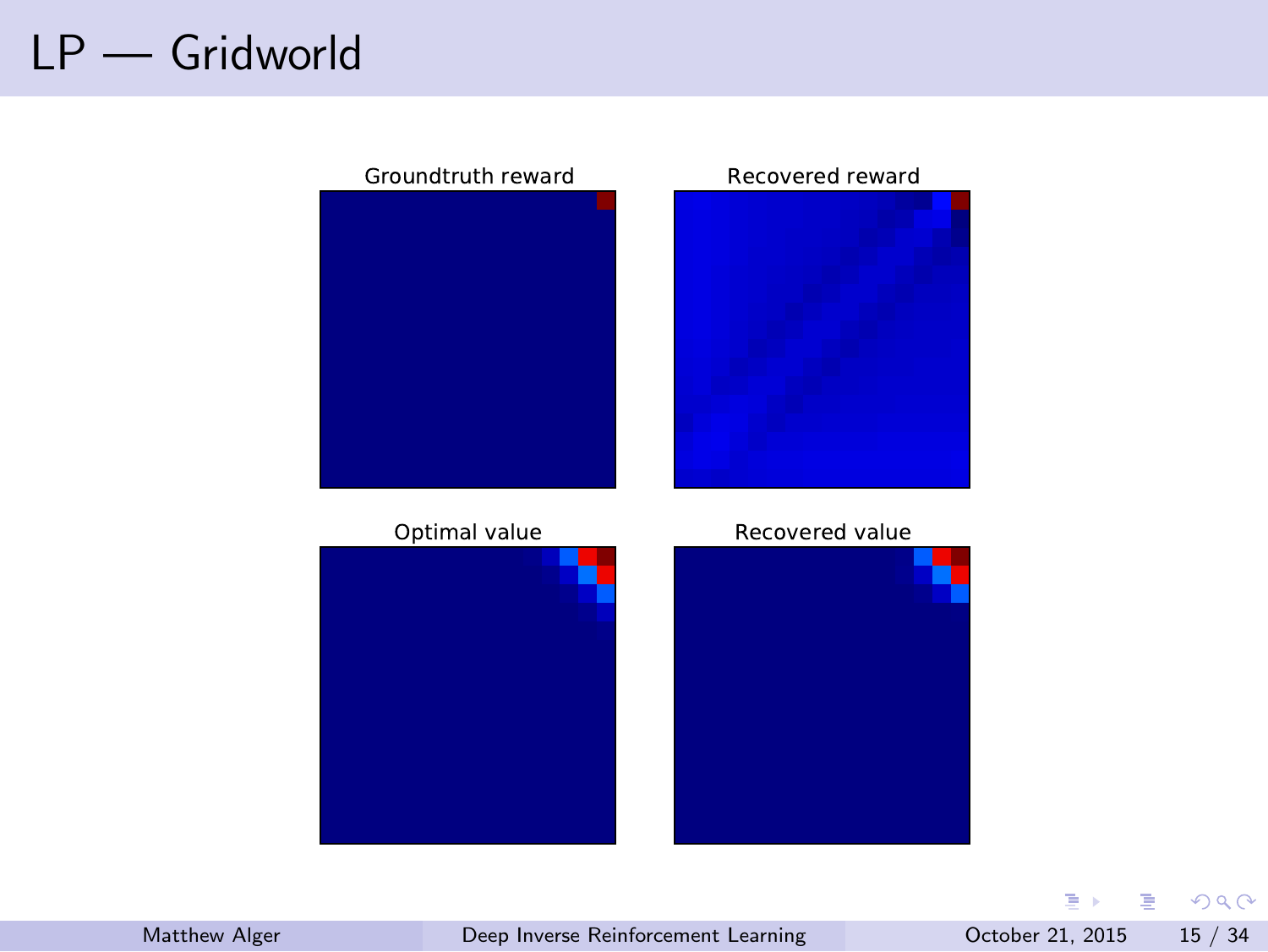$$
R(s) = \alpha \cdot \phi(s)
$$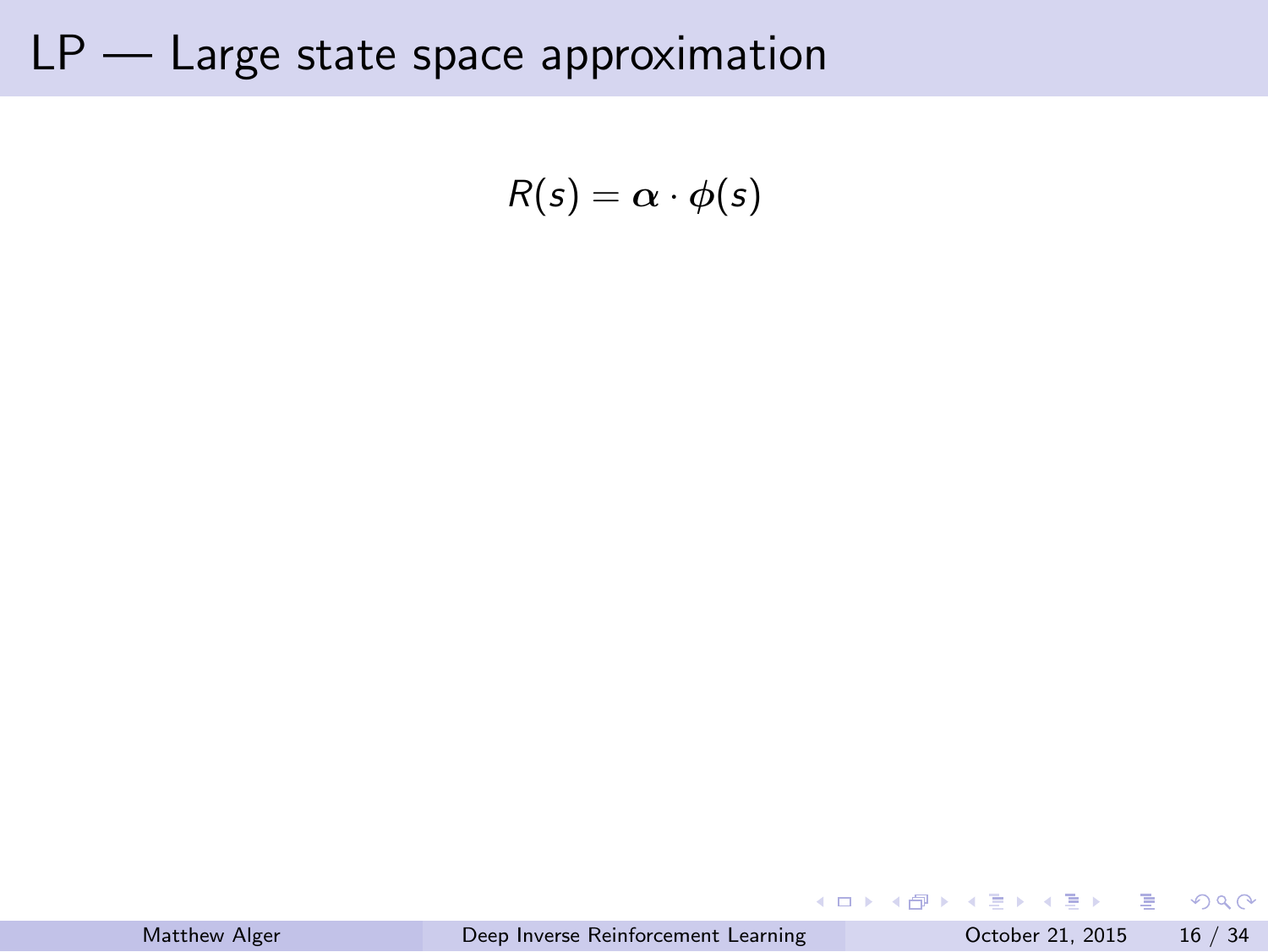$$
R(s) = \alpha \cdot \phi(s)
$$

$$
V^{\pi}(s) = \sum \alpha_i V_i^{\pi}(s)
$$

*i*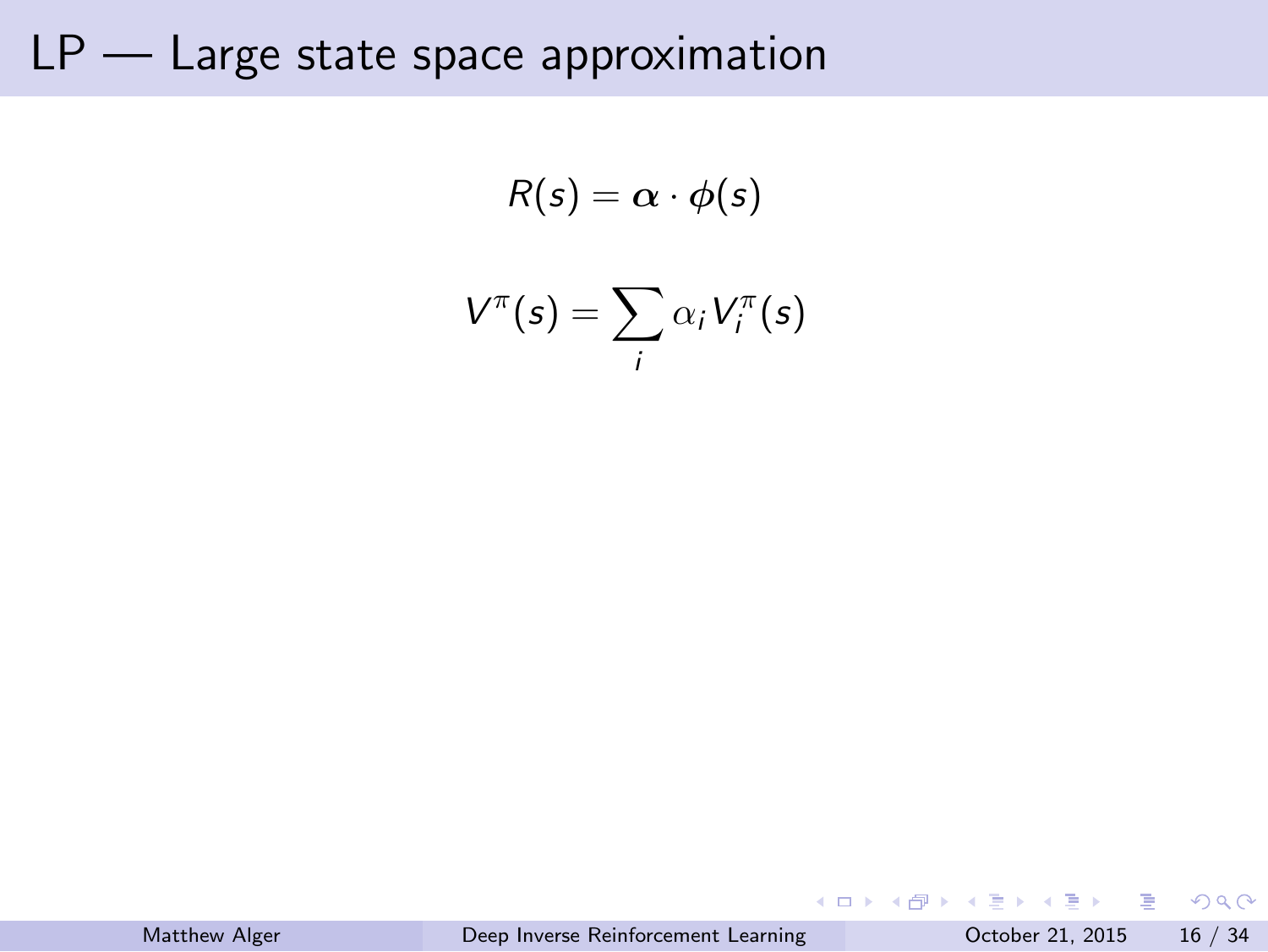$$
R(s) = \alpha \cdot \phi(s)
$$

$$
V^{\pi}(s) = \sum_{i} \alpha_{i} V_{i}^{\pi}(s)
$$

$$
\forall a \in A \setminus a^{\pi}. \quad P_{s}^{a^{\pi}} \cdot V^{\pi} \ge P_{s}^{a} \cdot V^{\pi}
$$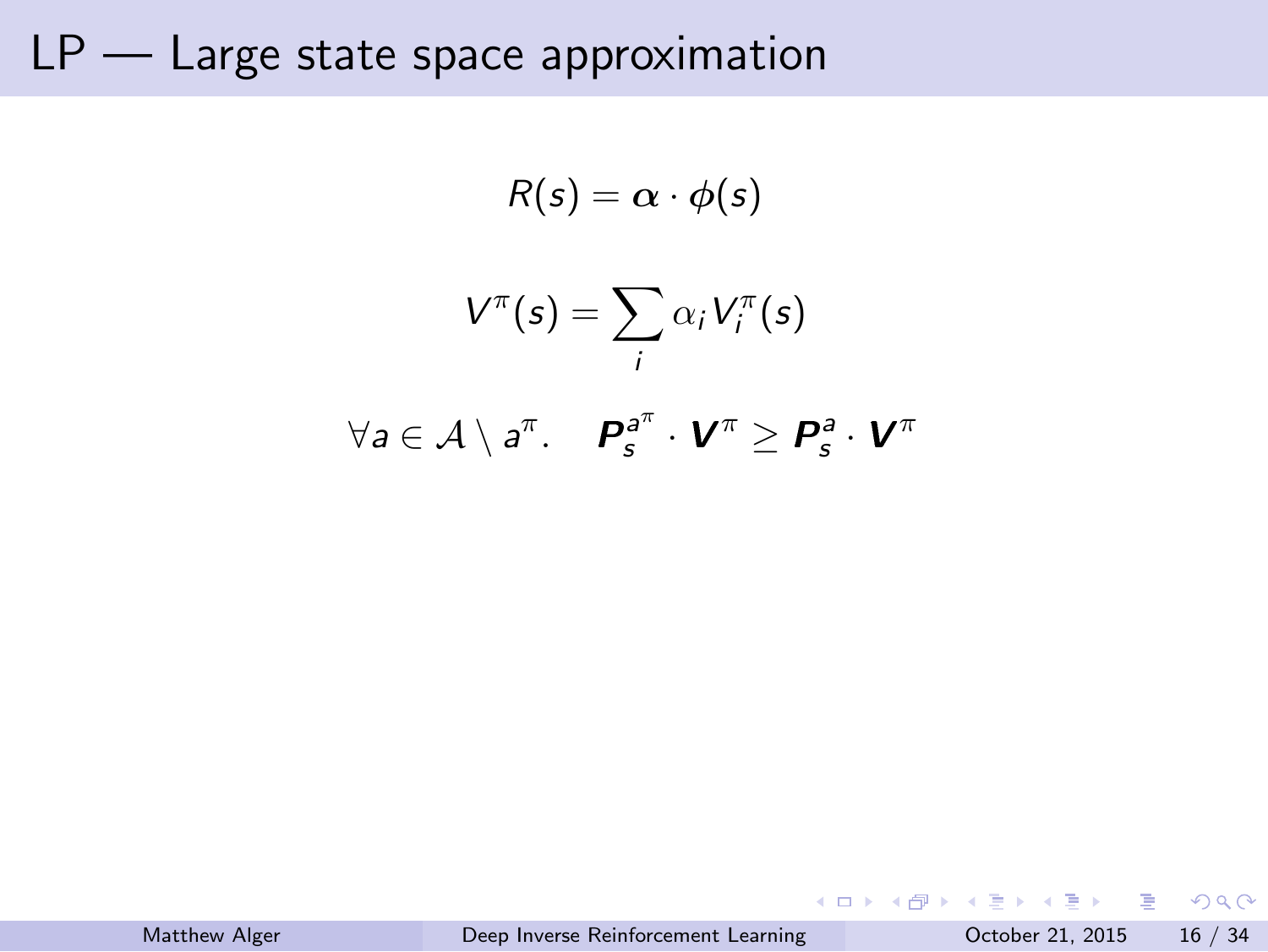$$
V^{\pi}(s) = \sum_{i} \alpha_{i} V_{i}^{\pi}(s)
$$
  
\n
$$
\forall a \in \mathcal{A} \setminus a^{\pi}. \quad P_{s}^{a^{\pi}} \cdot V^{\pi} \ge P_{s}^{a} \cdot V^{\pi}
$$
  
\nmaximise 
$$
\sum_{s \in S_{0}} \min_{a \in (\mathcal{A} \setminus a^{*})} p(P_{s}^{a^{\pi}} \cdot V^{\pi} - P_{s}^{a} \cdot V^{\pi})
$$
  
\ns.t.  $\forall i \in 1, ..., D. \quad |\alpha_{i}| \le 1$   
\n
$$
p(x) = \begin{cases} x, & x \ge 0 \\ 2x, & x < 0 \end{cases}
$$

 $R(s) = \alpha \cdot \phi(s)$ 

. بالمركز المستوى المستوى المستوى المستوى المستوى المستوى المستوى المستوى المستوى المستوى المستوى المستوى المس<br>16 / 34 / 16 / 21, 2015 16 / 34 / 2015 16 / 34 / 2015 16 / 34 / 2016 17 / 2016 17 / 2016 17 / 2016 17 / 2016 1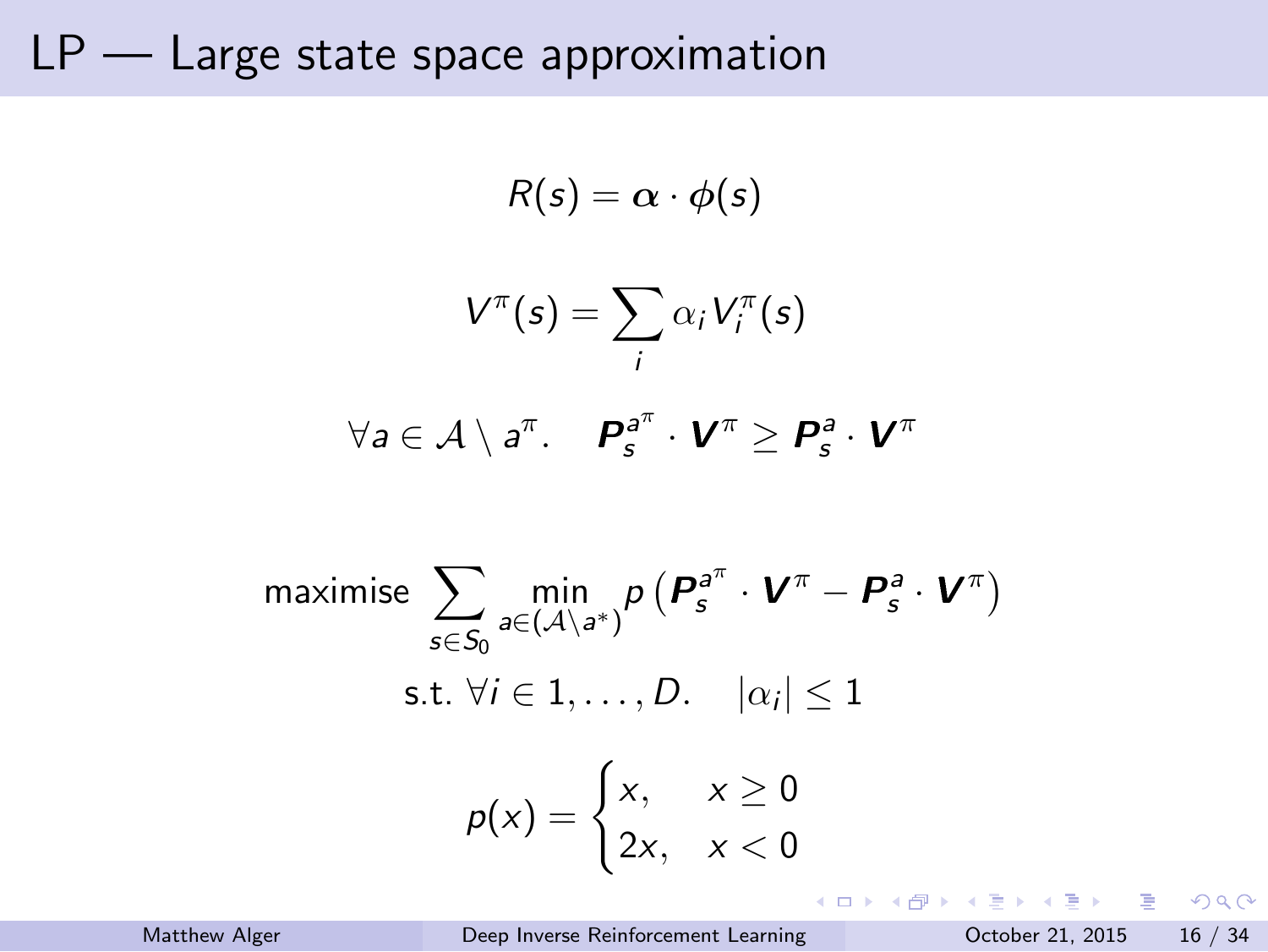# LP — Summary

Given:  $\pi$  and  $\mathcal{P}^a_{ss'}$ <br>Maximise:  $\sum_{s \in S_0} \min_{a \in (A \setminus \mathcal{S})}$  $\min_{a \in (\mathcal{A}\setminus a^*)} p\left(P_s^{a^{\pi}} \cdot \mathbf{V}^{\pi} - P_s^{a} \cdot \mathbf{V}^{\pi}\right)$ Such that:  $\forall i \in 1, \ldots, D$ .  $|\alpha_i| \leq 1$ Result:  $R(s) = \alpha \cdot \phi(s)$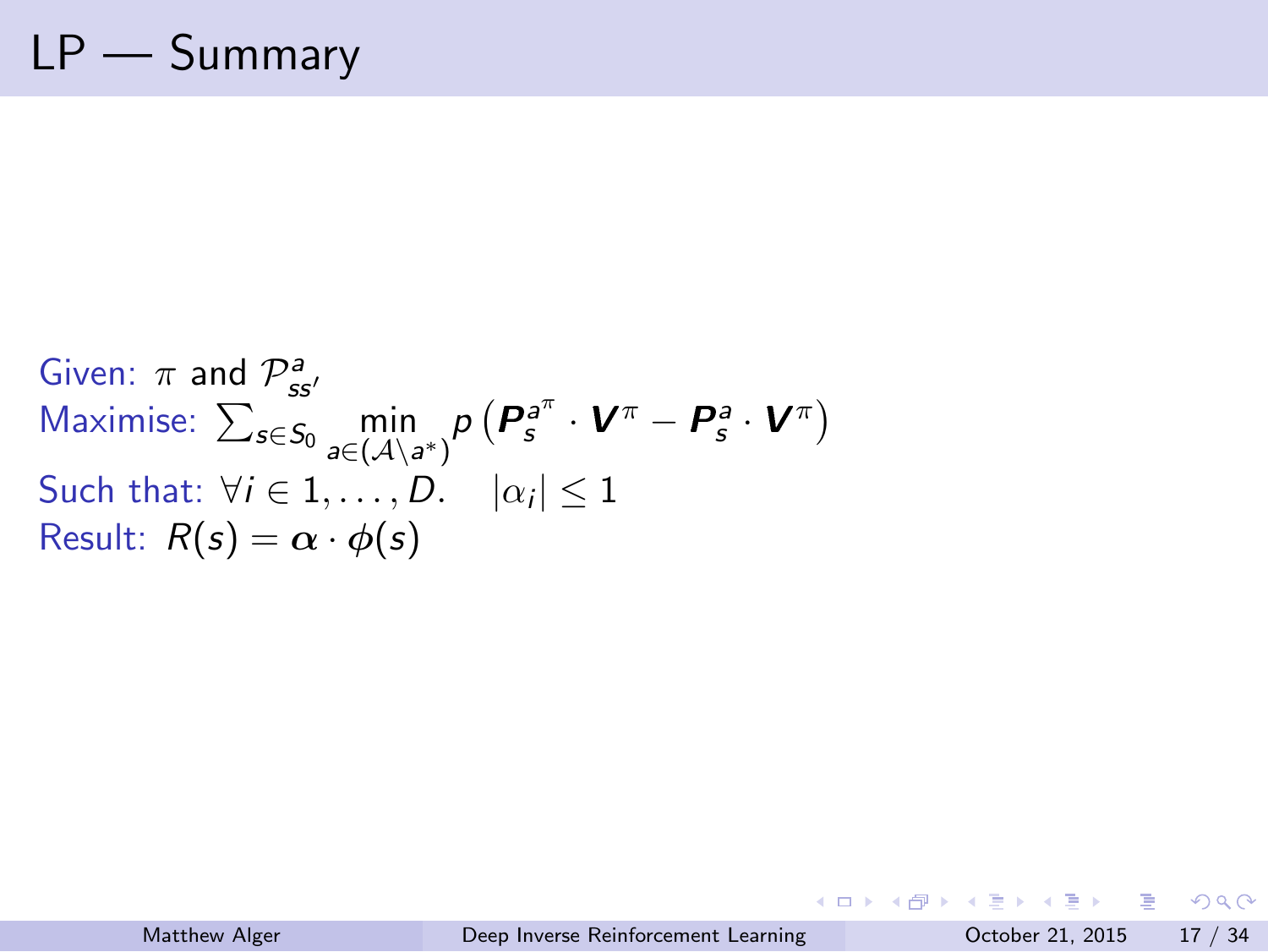#### **Outline**



2 Linear programming formulation

3 Maximum entropy formulation

4 Deep maximum entropy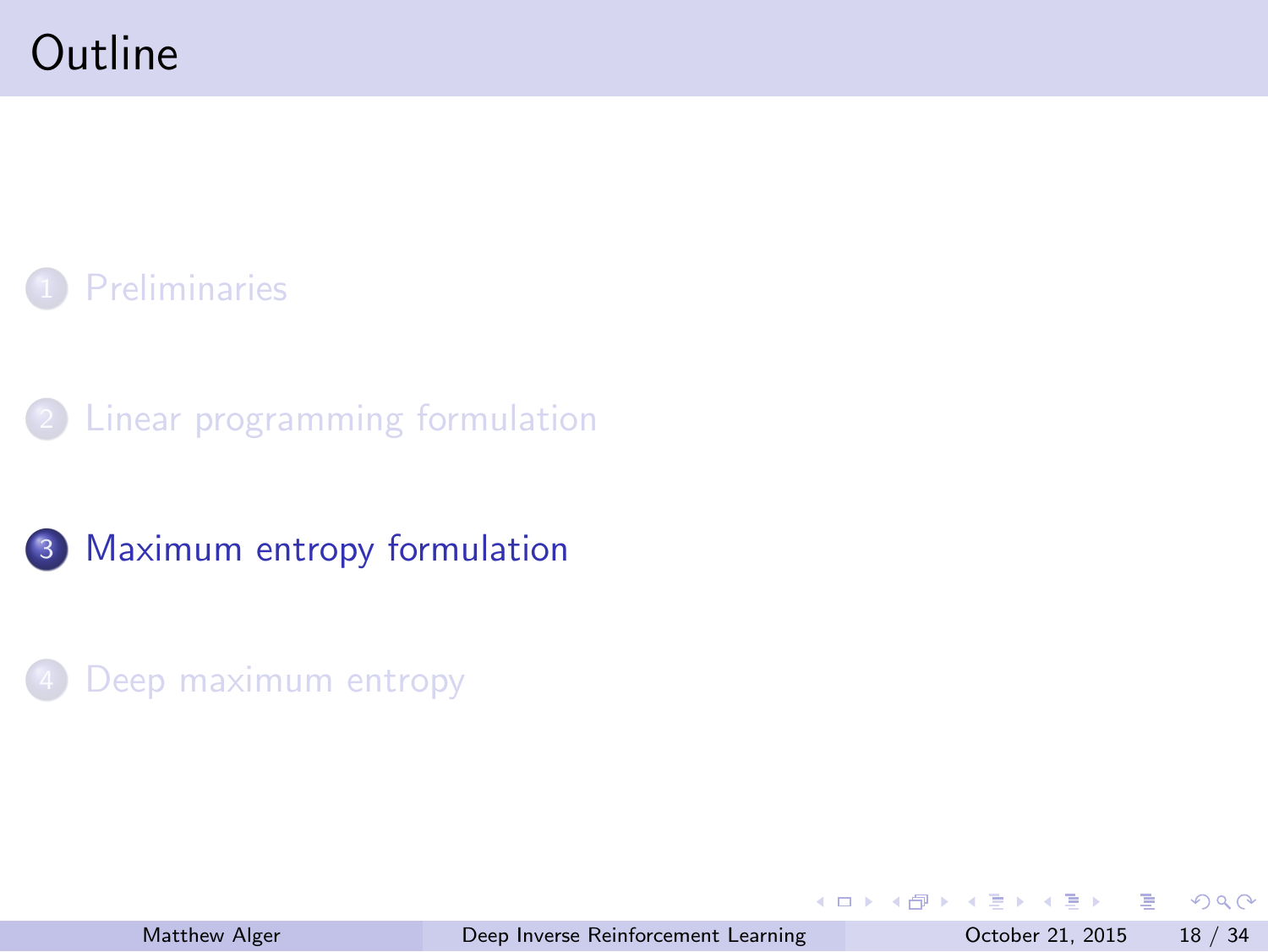#### MaxEnt — Feature expectations

Feature counts

 $\phi_{\zeta} = \sum_{s \in \zeta} \phi(s)$ 

Feature expectations

 $\tilde{\phi} = \frac{1}{\hbar}$  $\frac{1}{N}\sum_{i=1}^N \phi_{\zeta}$ 

Good reward functions have optimal policies that generate matching feature expectations.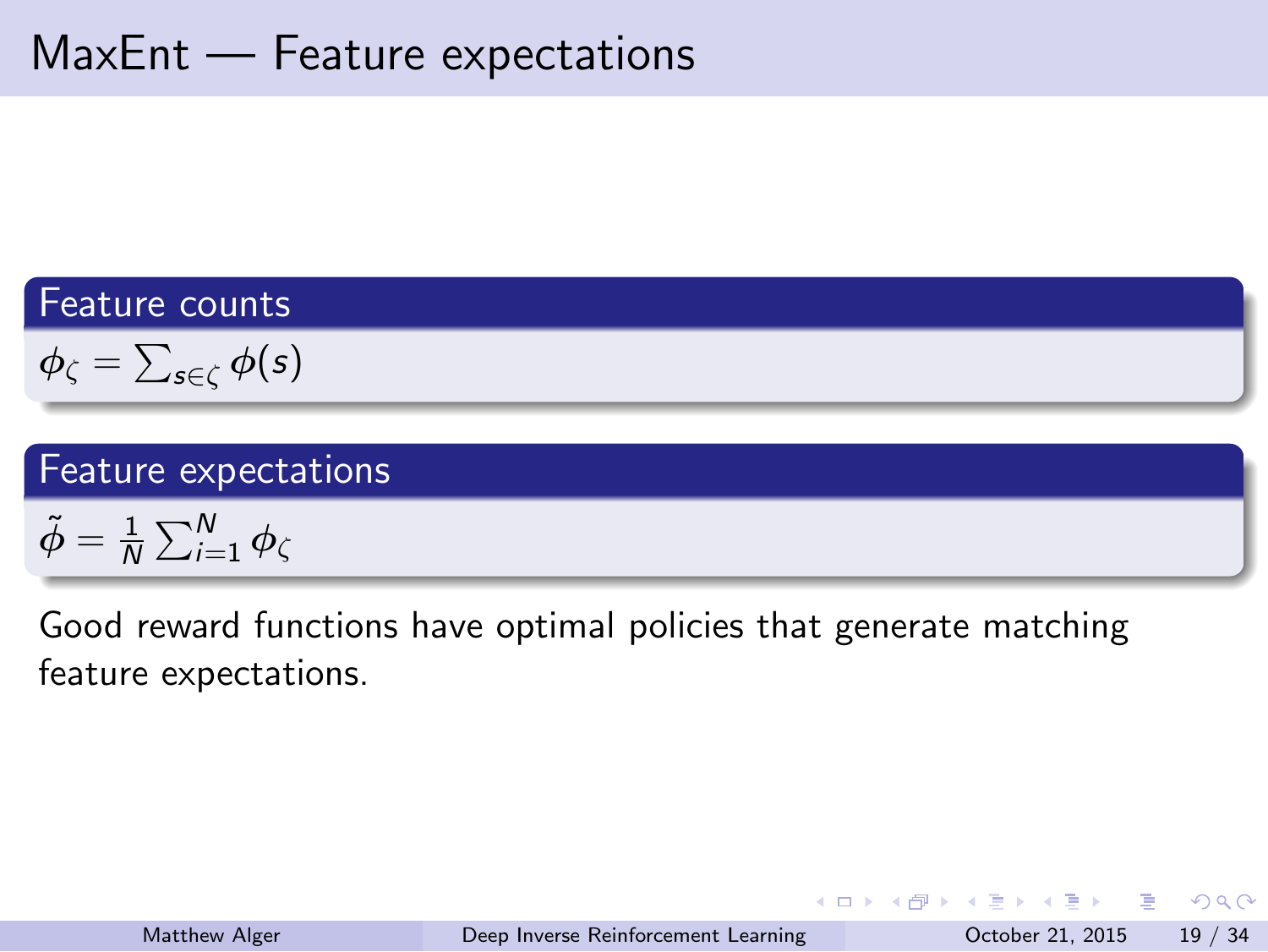MaxEnt — Distribution

$$
P(\zeta) = \frac{1}{Z} \exp(R(\zeta))
$$
 (deterministic)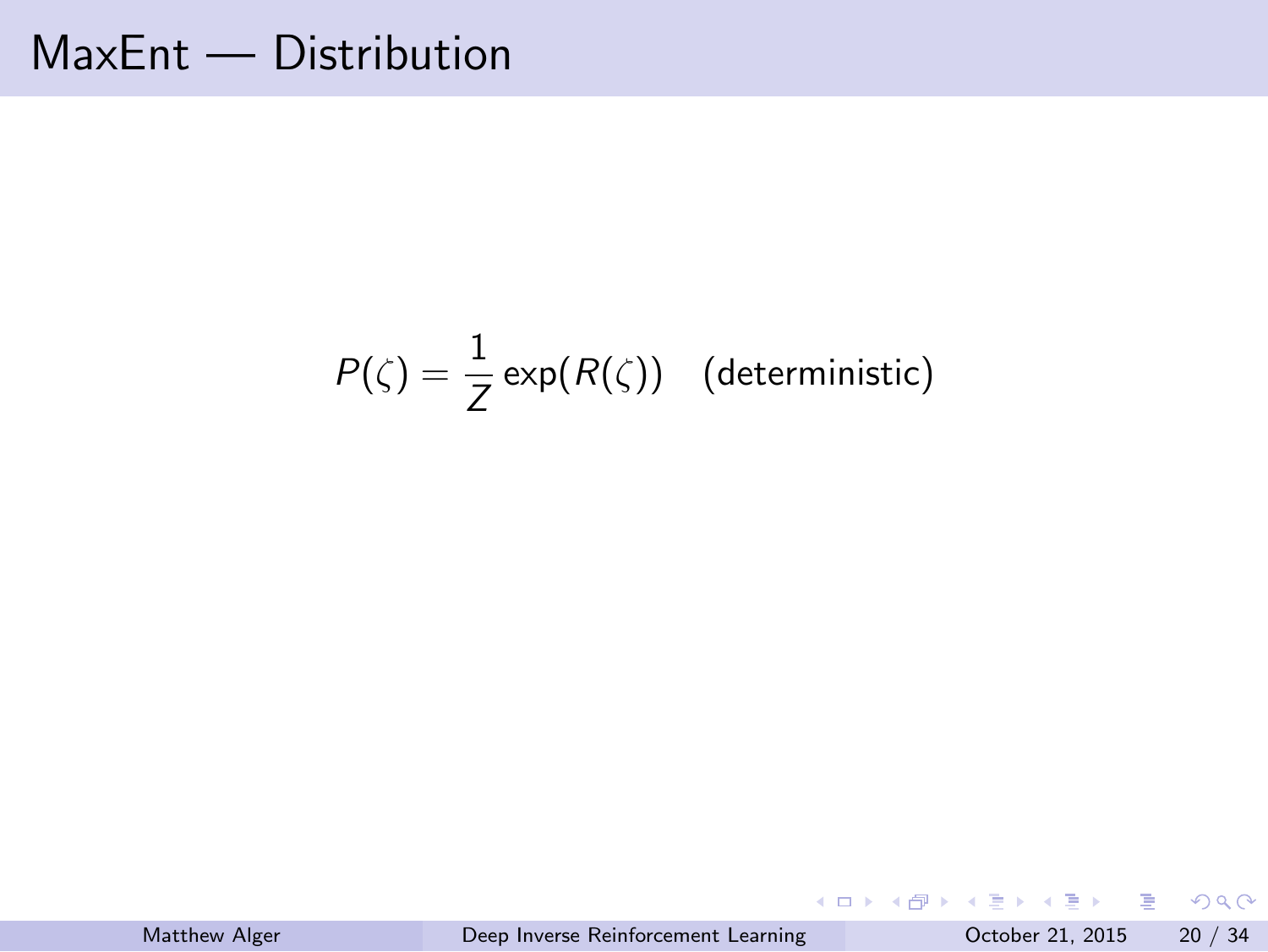#### MaxEnt — Distribution

$$
P(\zeta) = \frac{1}{Z} \exp(R(\zeta))
$$
 (deterministic)

$$
P(\zeta \mid \alpha) \approx \frac{\exp(\alpha \cdot \phi_{\zeta})}{Z(\alpha)} \prod_{s_{t+1},a_t,s_t \in \zeta} \mathcal{P}_{s_ts_{t+1}}^{a_t} \quad \text{(non-deterministic)}
$$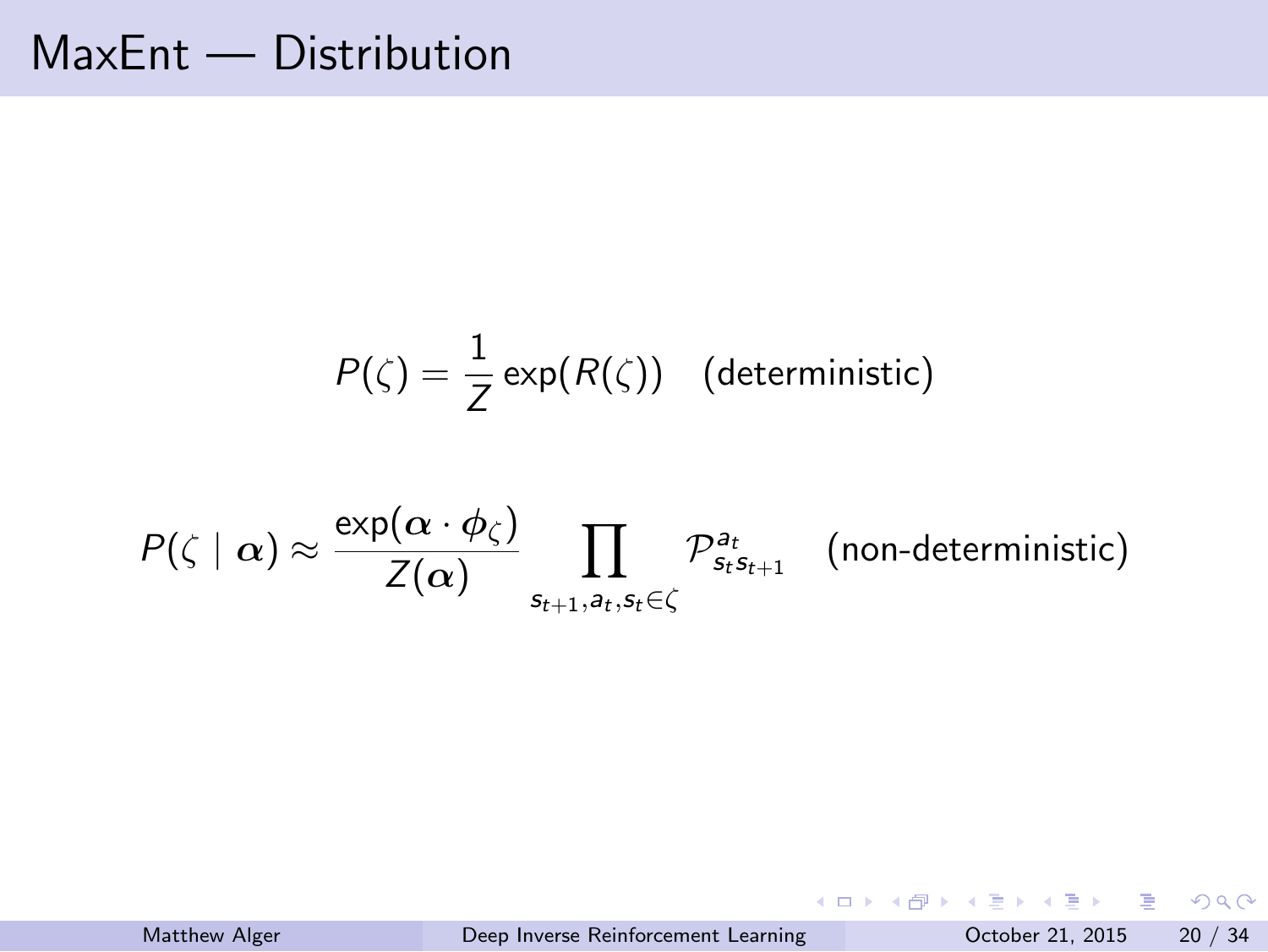MaxEnt — Optimisation

$$
\alpha^* = \underset{\alpha}{\text{argmax}} \sum_{i=1}^N \log P(\zeta_i \mid \alpha)
$$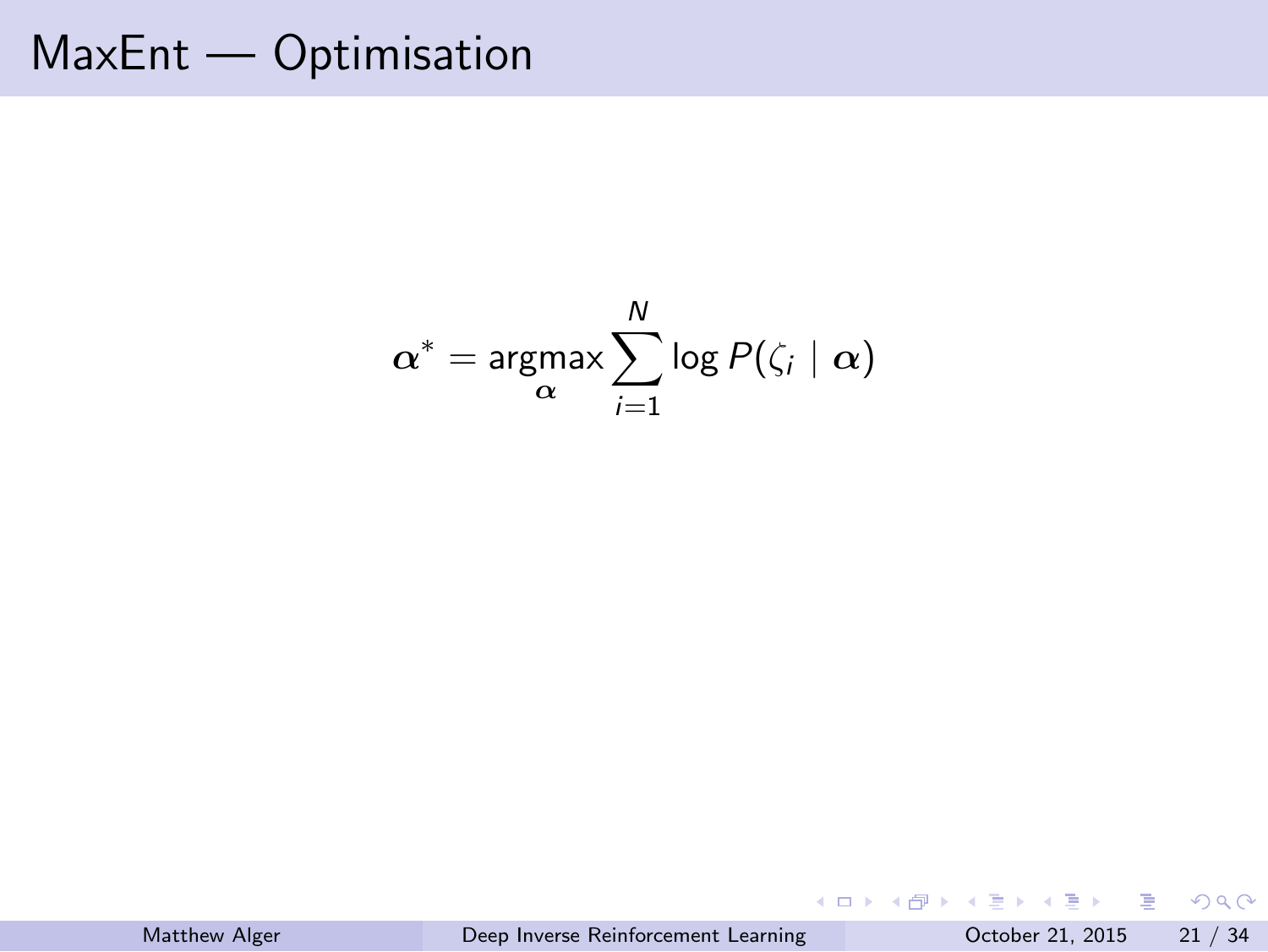# MaxEnt — Optimisation

$$
\alpha^* = \underset{\alpha}{\text{argmax}} \sum_{i=1}^N \log P(\zeta_i \mid \alpha)
$$

$$
\frac{\partial}{\partial \alpha} \sum_{i=1}^N \log P(\zeta_i \mid \alpha) = \tilde{\phi}_{\text{obs}} - \sum_{i=1}^N P(\zeta_i \mid \alpha) \phi_{\zeta_i} = \tilde{\phi}_{\text{obs}} - \sum_{s \in \mathcal{S}} D(s) \phi(s)
$$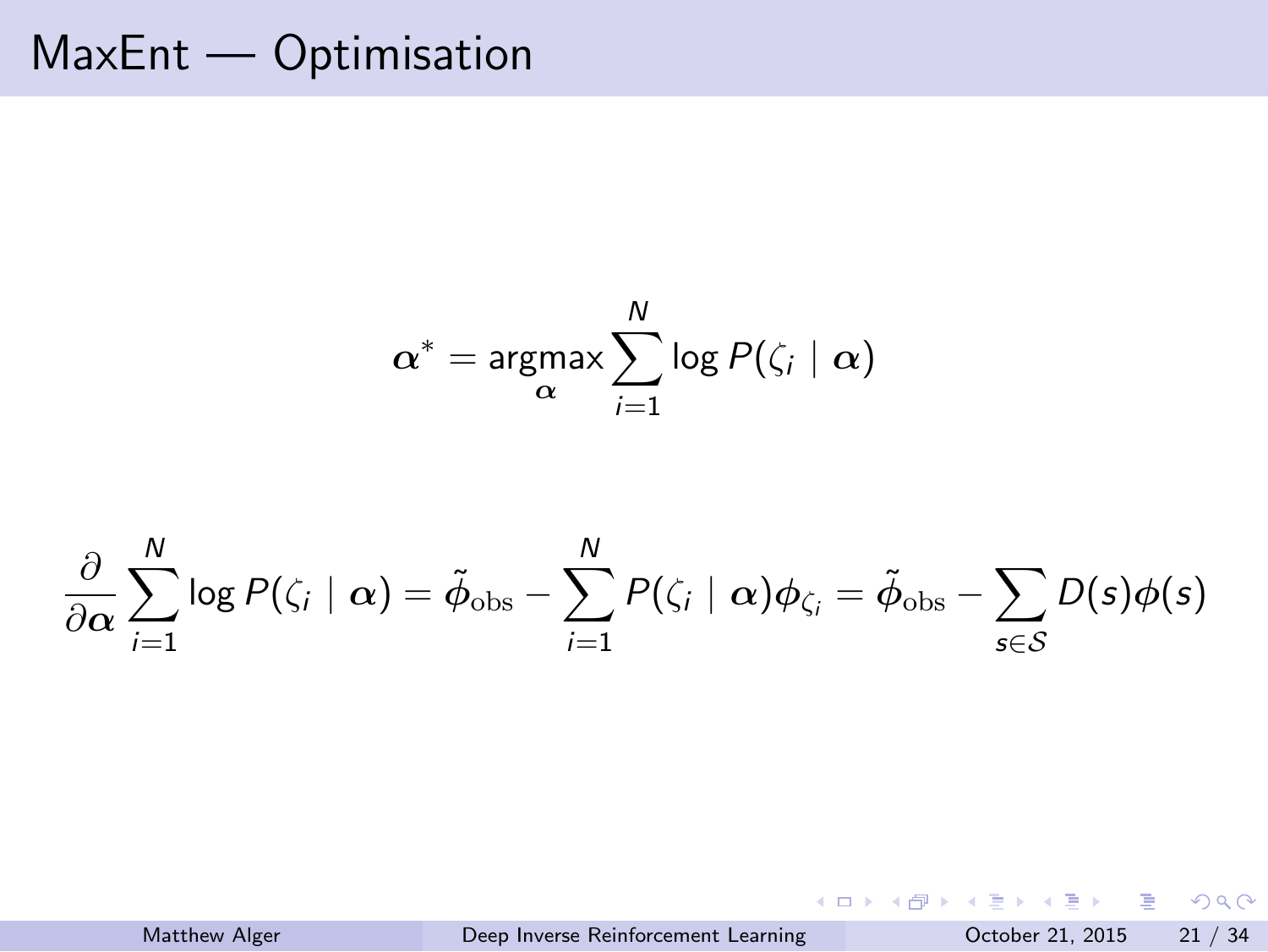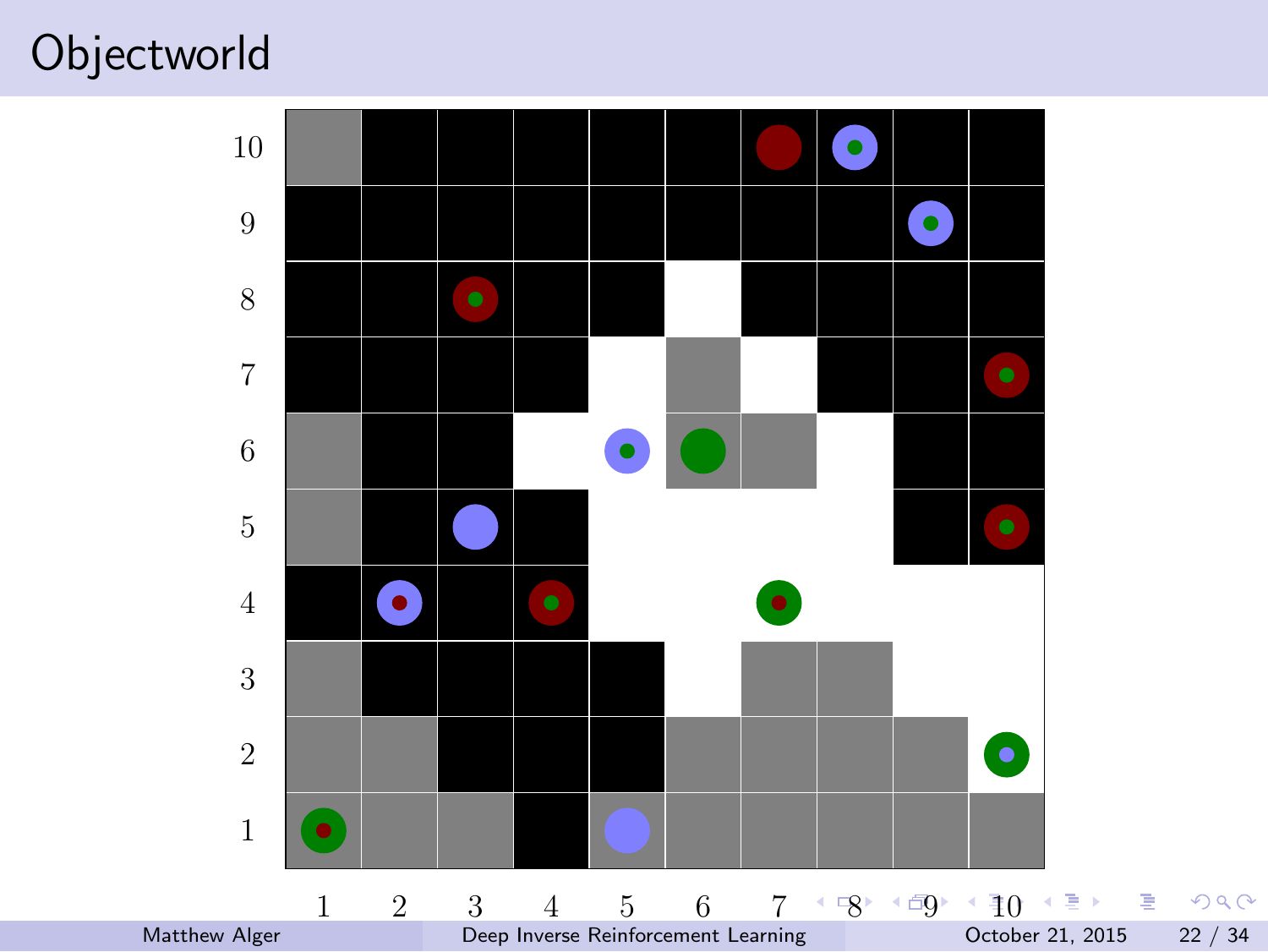### MaxEnt — Objectworld

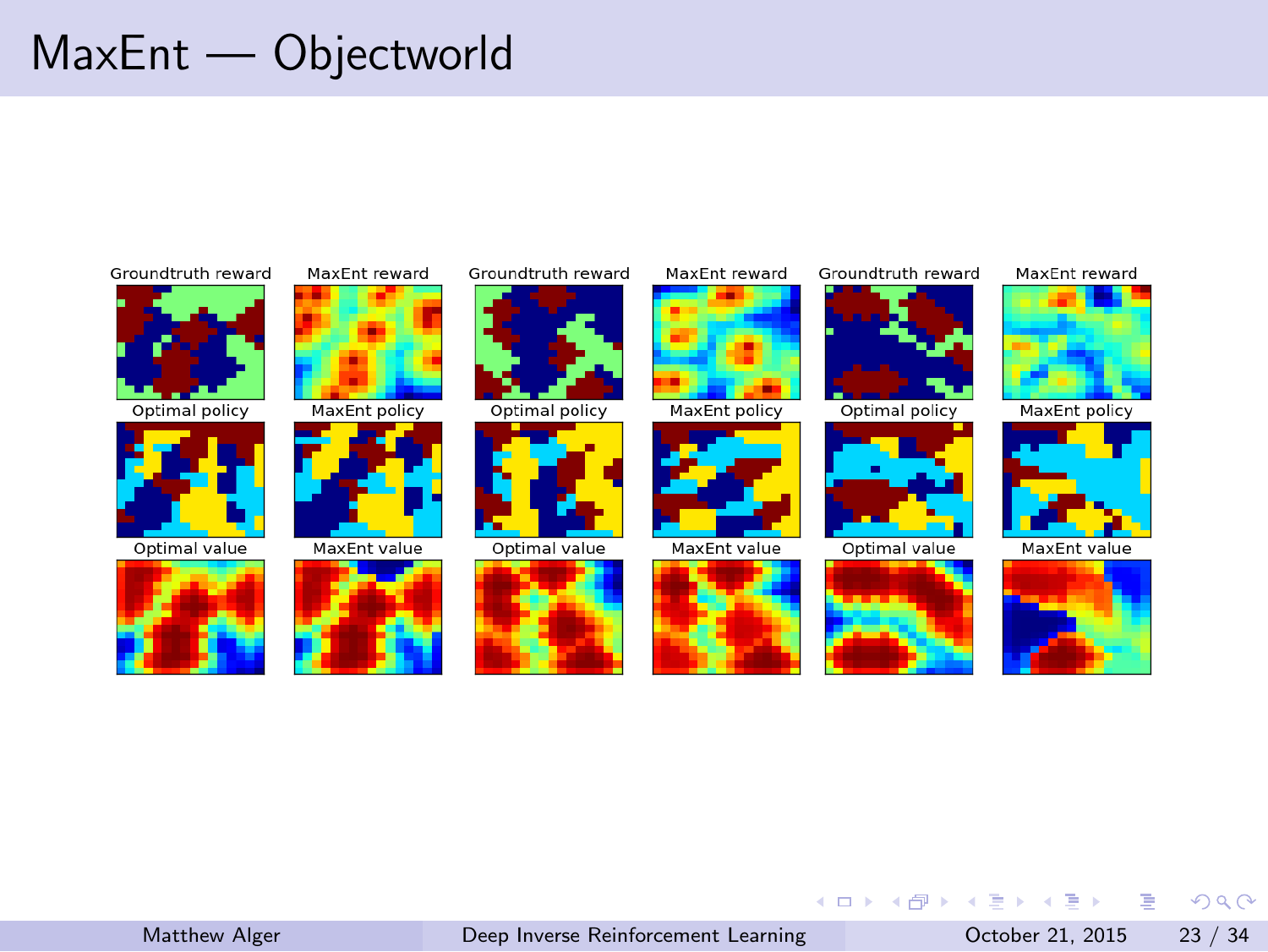#### **Outline**

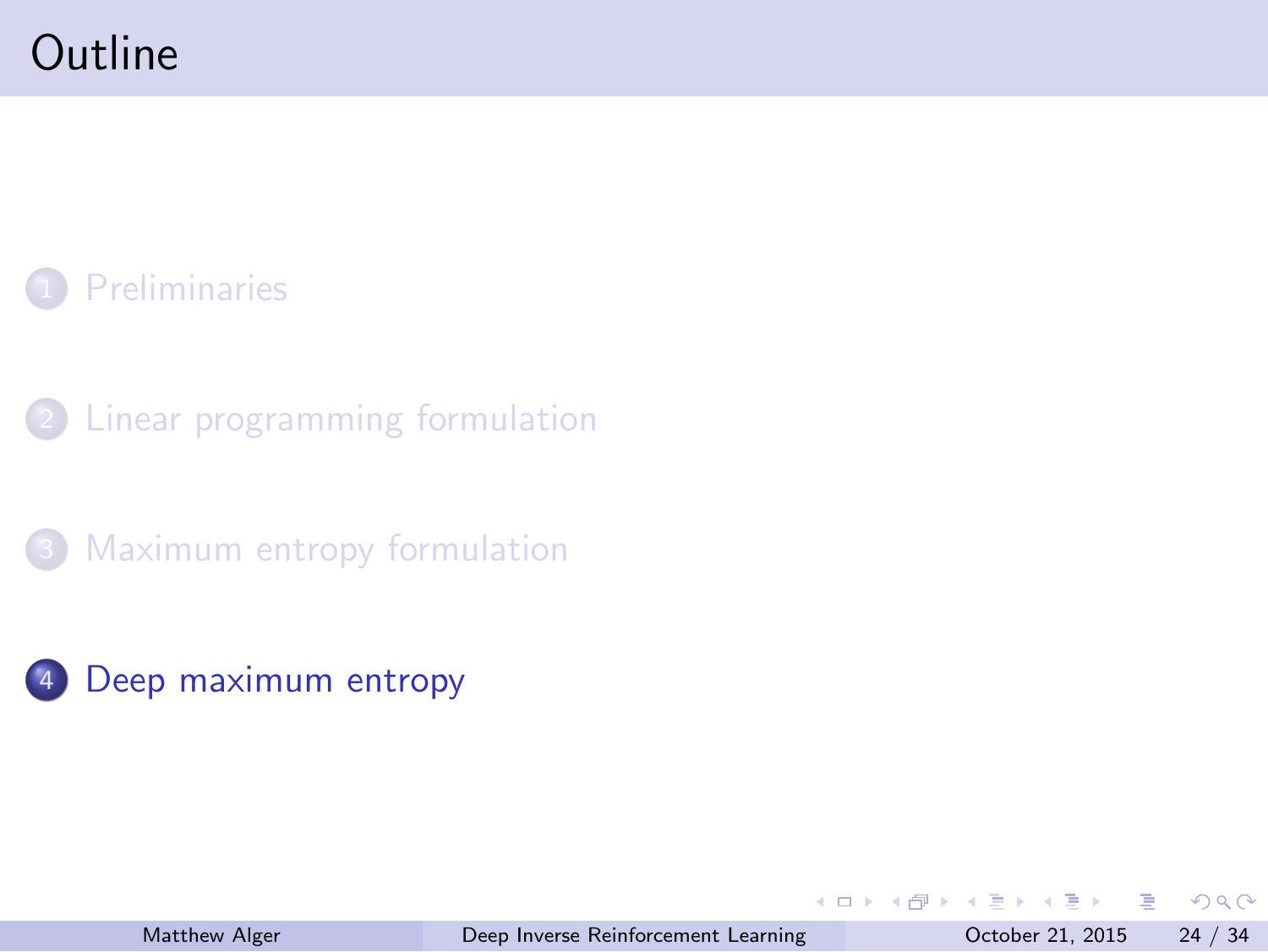DeepMaxEnt — Removing linearity

$$
R(s) = \alpha \cdot \phi(s)
$$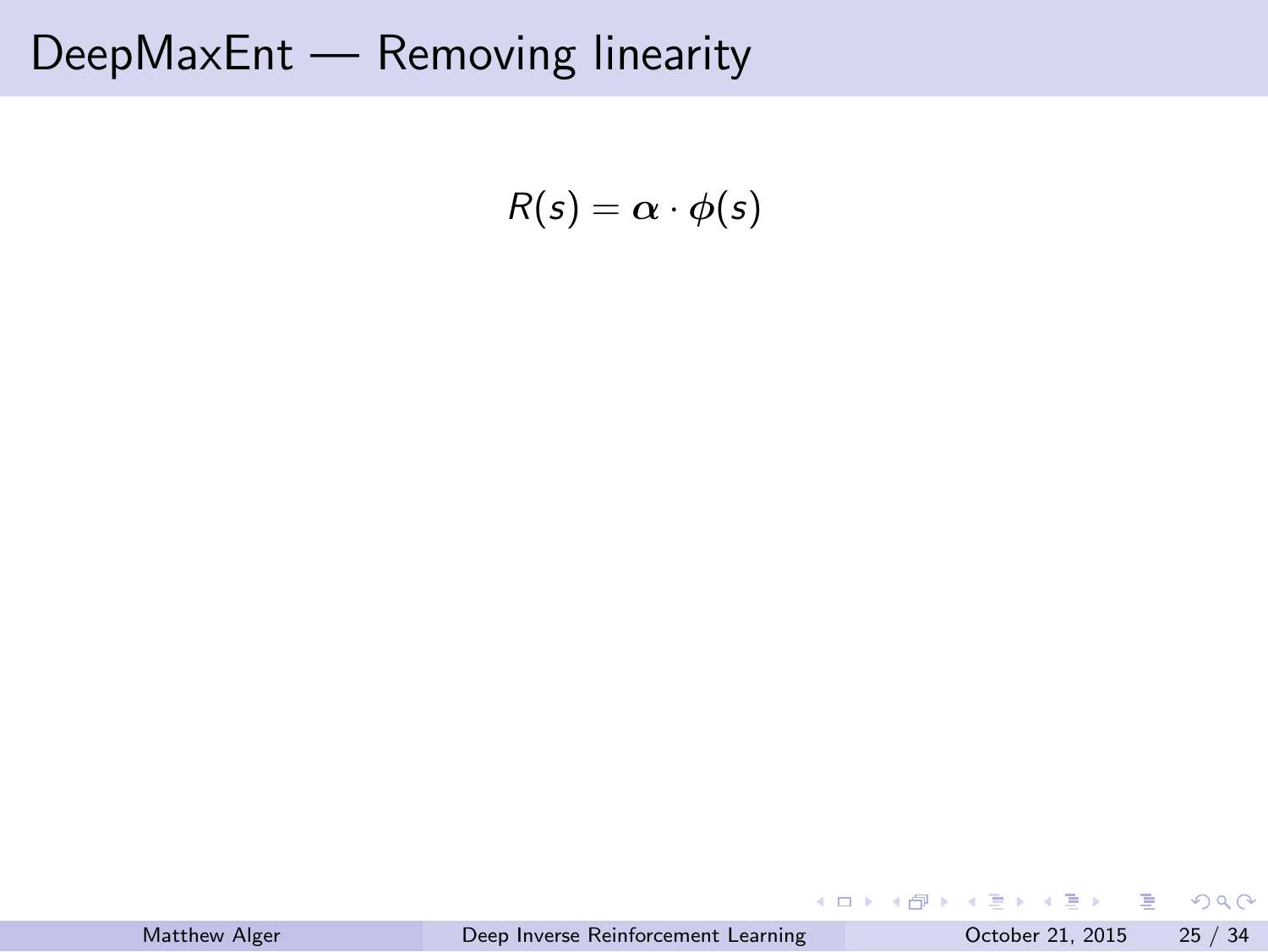DeepMaxEnt — Removing linearity

$$
R(s) = \alpha \cdot \phi(s)
$$

$$
R(s) = \alpha \cdot \varphi(s)
$$

$$
\varphi(s) = \sigma(\mathbf{W} \cdot \phi(s))
$$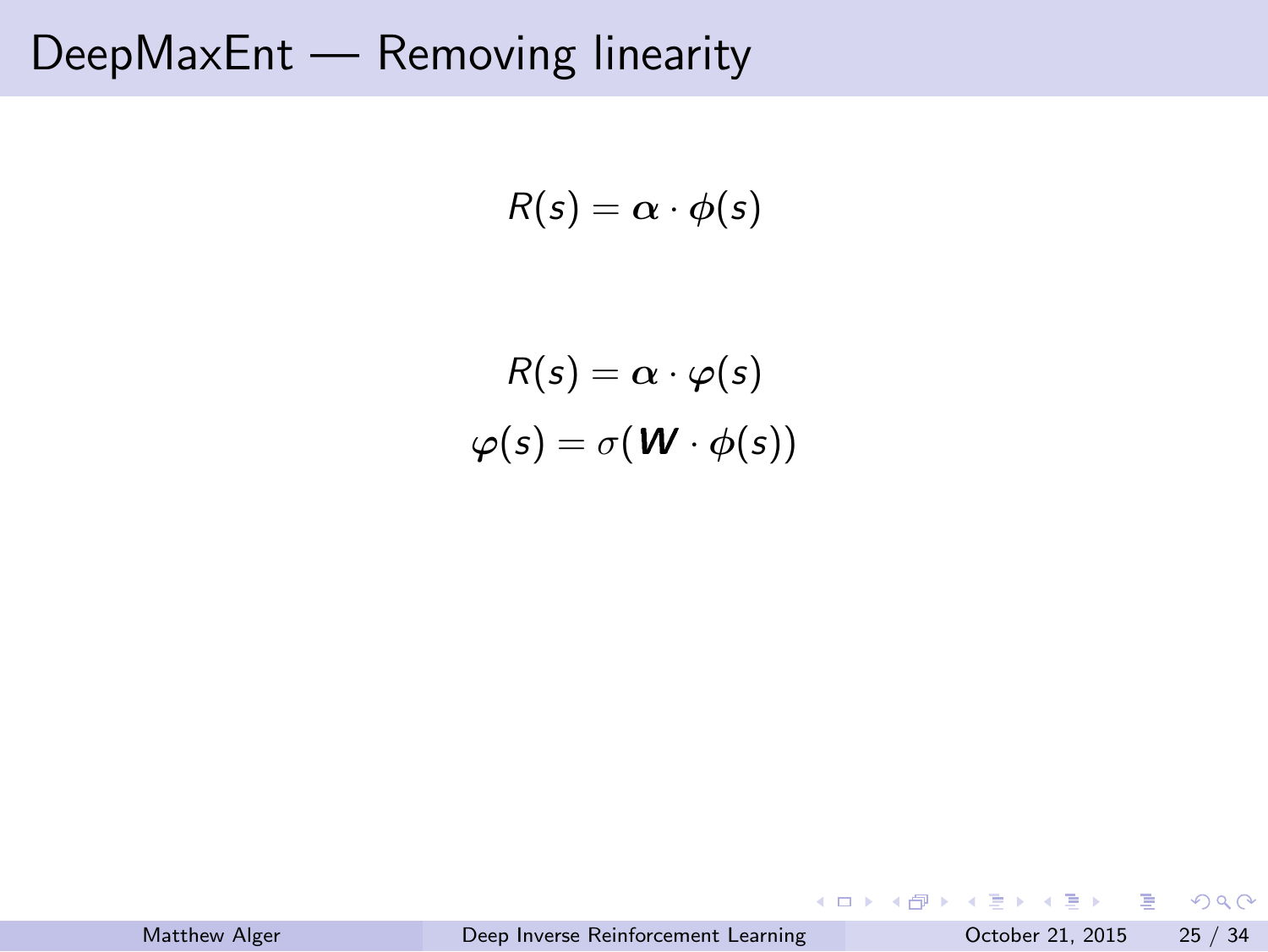# DeepMaxEnt — Removing linearity

$$
R(s) = \alpha \cdot \phi(s)
$$
  
\n
$$
R(s) = \alpha \cdot \varphi(s)
$$
  
\n
$$
\varphi(s) = \sigma(\mathbf{W} \cdot \phi(s))
$$
  
\n
$$
R(s) = \alpha \cdot \varphi_n(s)
$$
  
\n
$$
\varphi_n(s) = \sigma(\mathbf{W}_n \cdot \varphi_{n-1}(s))
$$
  
\n:  
\n:  
\n
$$
\varphi_1(s) = \sigma(\mathbf{W}_1 \cdot \phi(s))
$$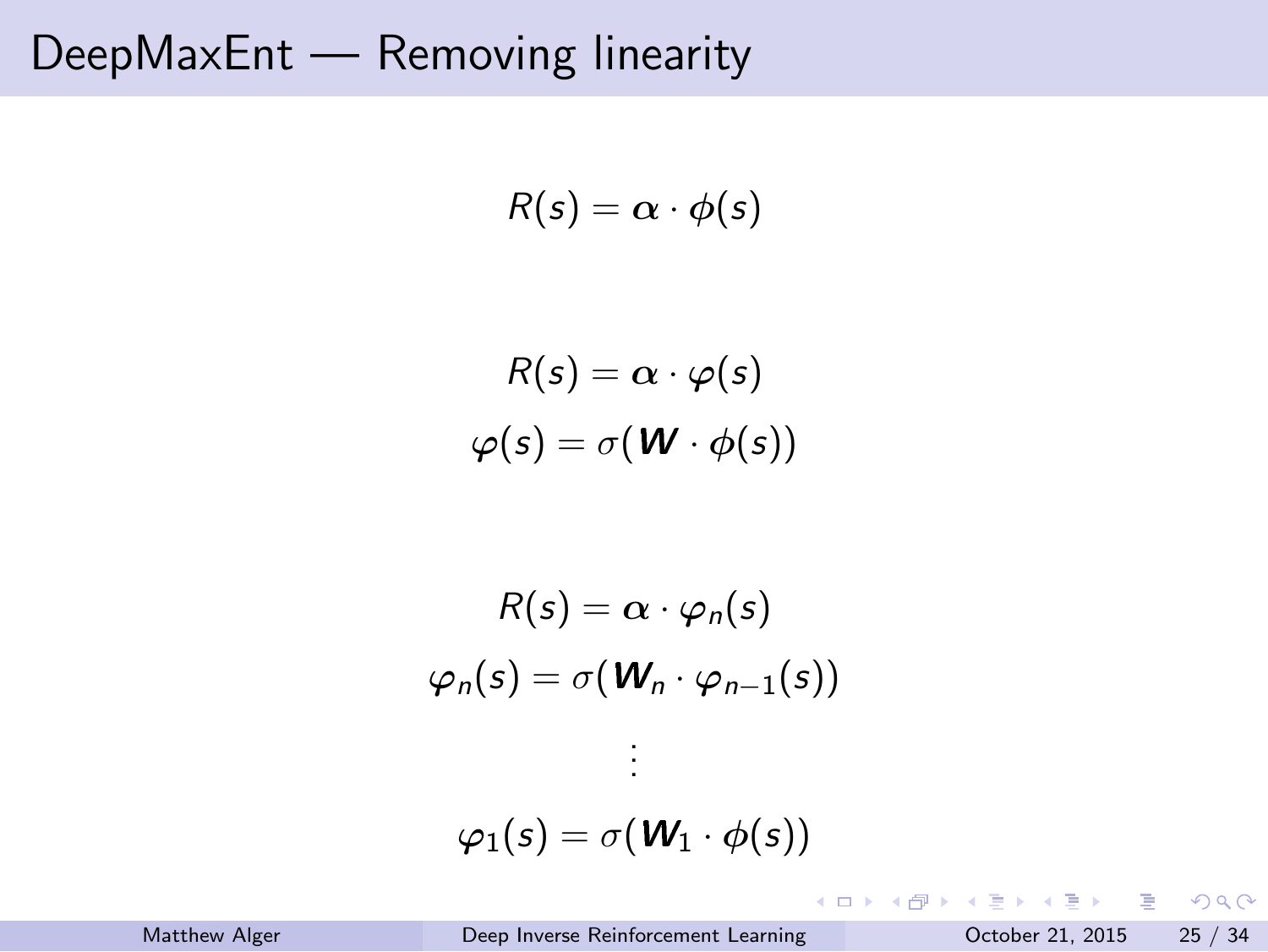$$
\partial_{\boldsymbol{\alpha}} \sum_{i=1}^N \log P(\zeta_i \mid \boldsymbol{\alpha}) = \tilde{\varphi}_{\text{obs},n} - \sum_{s \in \mathcal{S}} D(s) \varphi_n(s)
$$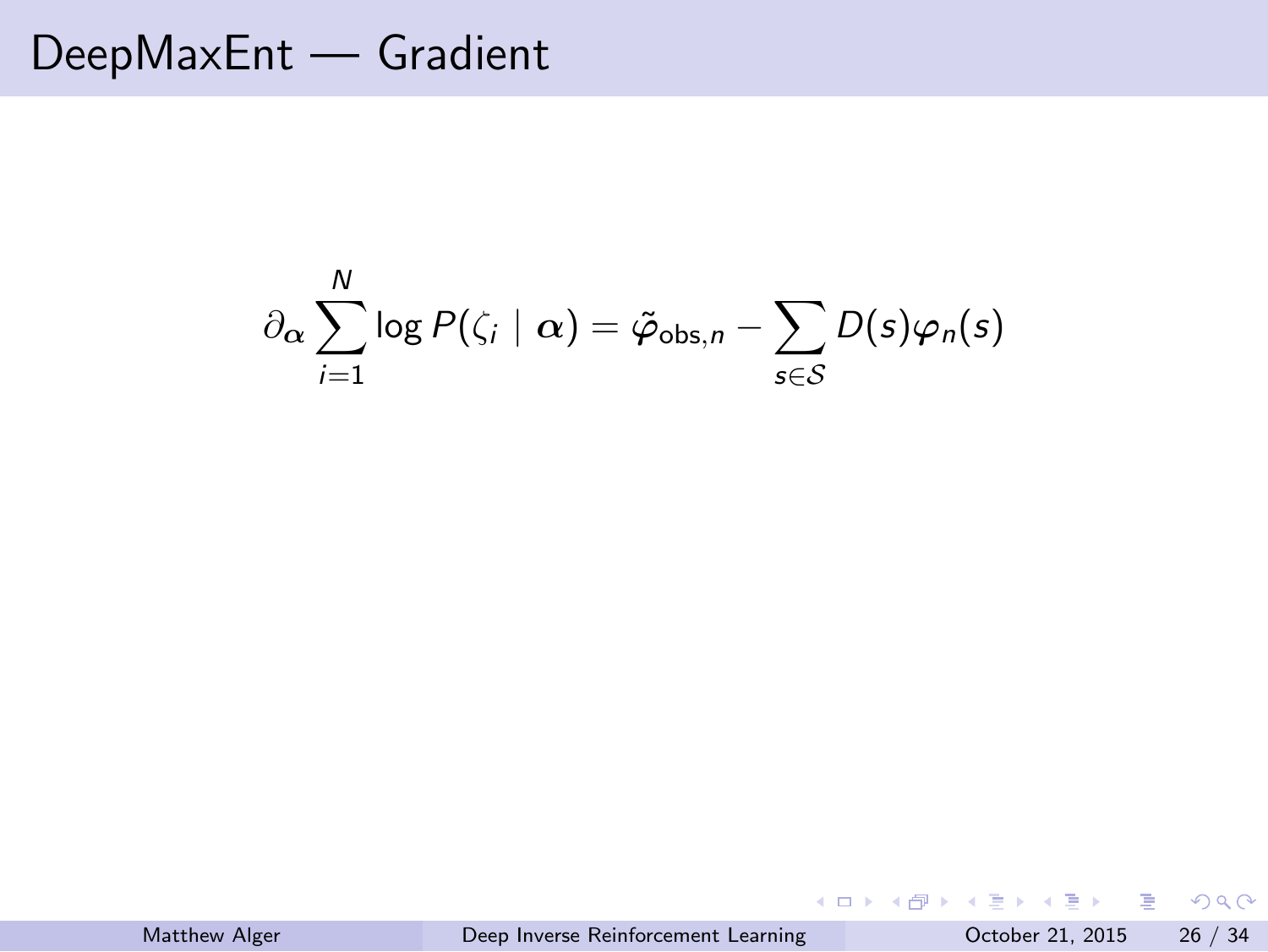$$
\partial_{\alpha} \sum_{i=1}^{N} \log P(\zeta_i \mid \alpha) = \tilde{\varphi}_{\text{obs},n} - \sum_{s \in \mathcal{S}} D(s) \varphi_n(s)
$$

$$
\partial_{\alpha} \sum_{i=1}^{N} \log P(\zeta_i \mid \alpha) = \sum_{s \in \mathcal{S}} (D_{\text{obs}}(s) - D(s)) \varphi_n(s)
$$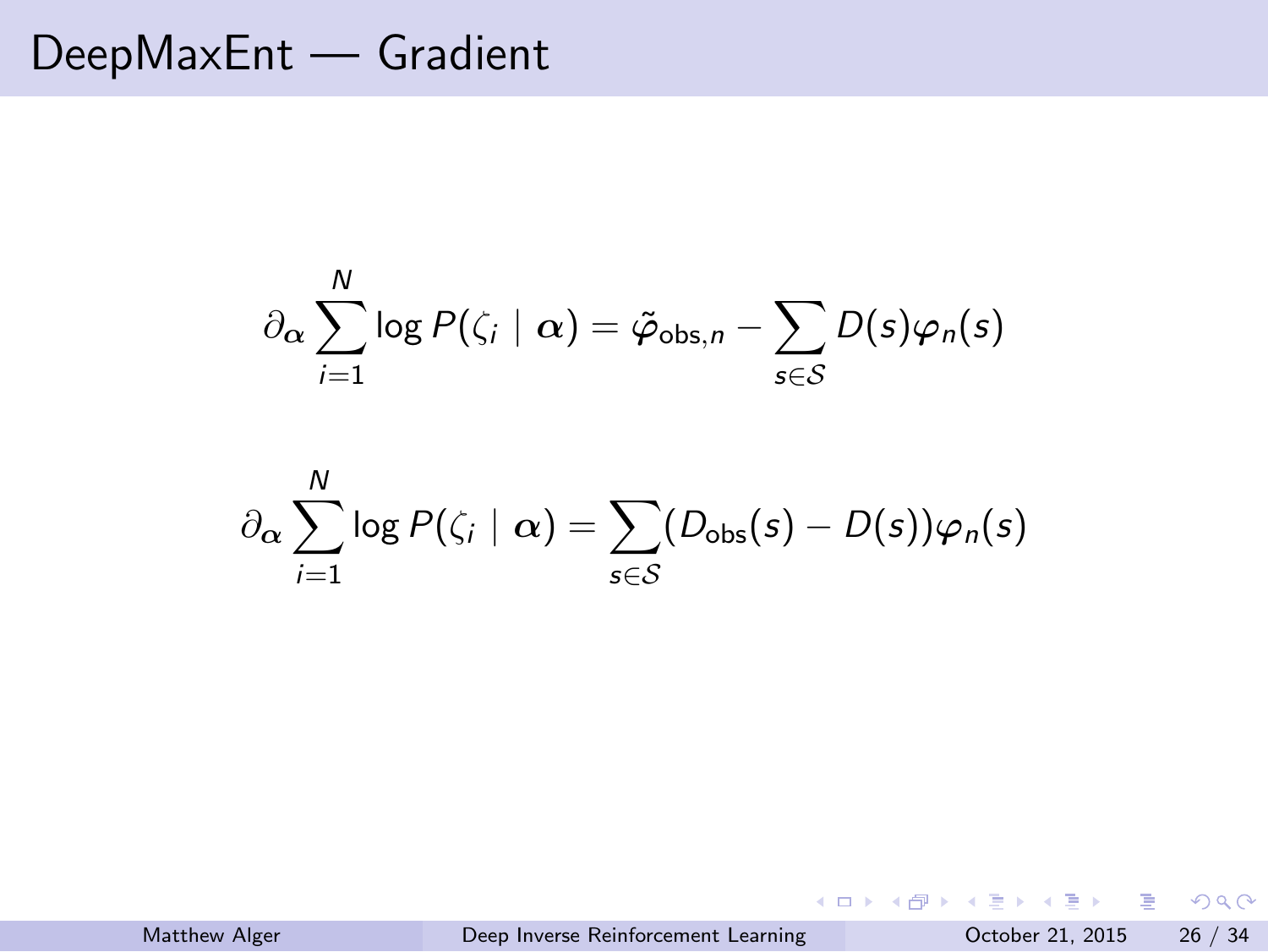$$
\partial_{\alpha} \sum_{i=1}^{N} \log P(\zeta_i \mid \alpha) = \tilde{\varphi}_{\text{obs},n} - \sum_{s \in \mathcal{S}} D(s) \varphi_n(s)
$$

$$
\partial_{\alpha} \sum_{i=1}^{N} \log P(\zeta_i \mid \alpha) = \sum_{s \in \mathcal{S}} (D_{\text{obs}}(s) - D(s)) \varphi_n(s)
$$

$$
R(s) = \alpha \cdot \varphi_n(s)
$$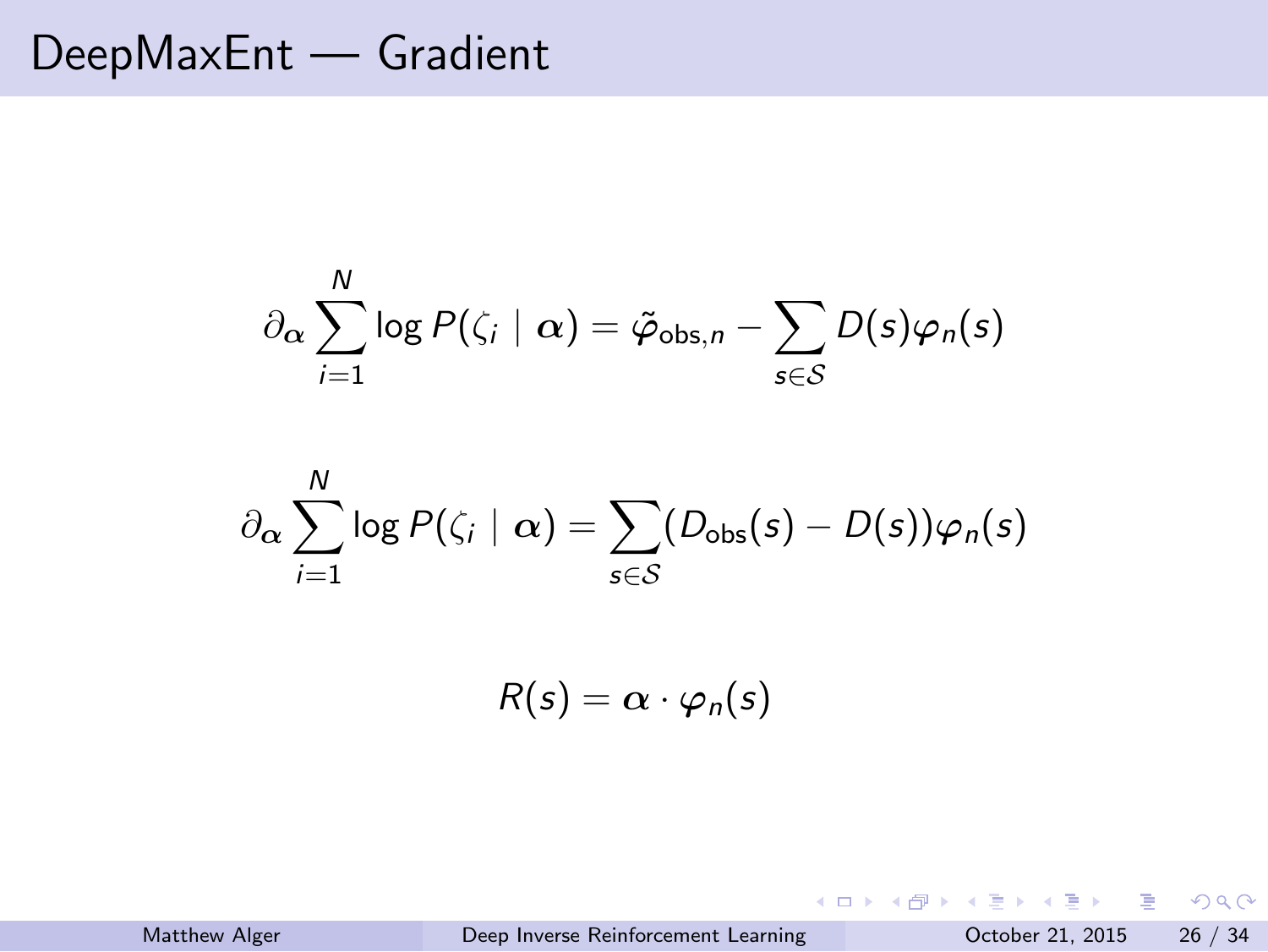$$
\partial_{\alpha}L = \sum_{s \in \mathcal{S}} (D_{\text{obs}}(s) - D(s))\varphi_{n}(s)
$$

$$
\partial_{\mathbf{W}_{i}}L = \sum_{s \in \mathcal{S}} \frac{\partial L}{\partial R(s)} \frac{\partial R(s)}{\partial \mathbf{W}_{i}}
$$

$$
= \sum_{s \in \mathcal{S}} (D_{\text{obs}}(s) - D(s)) \partial_{\mathbf{W}_{i}} R(s)
$$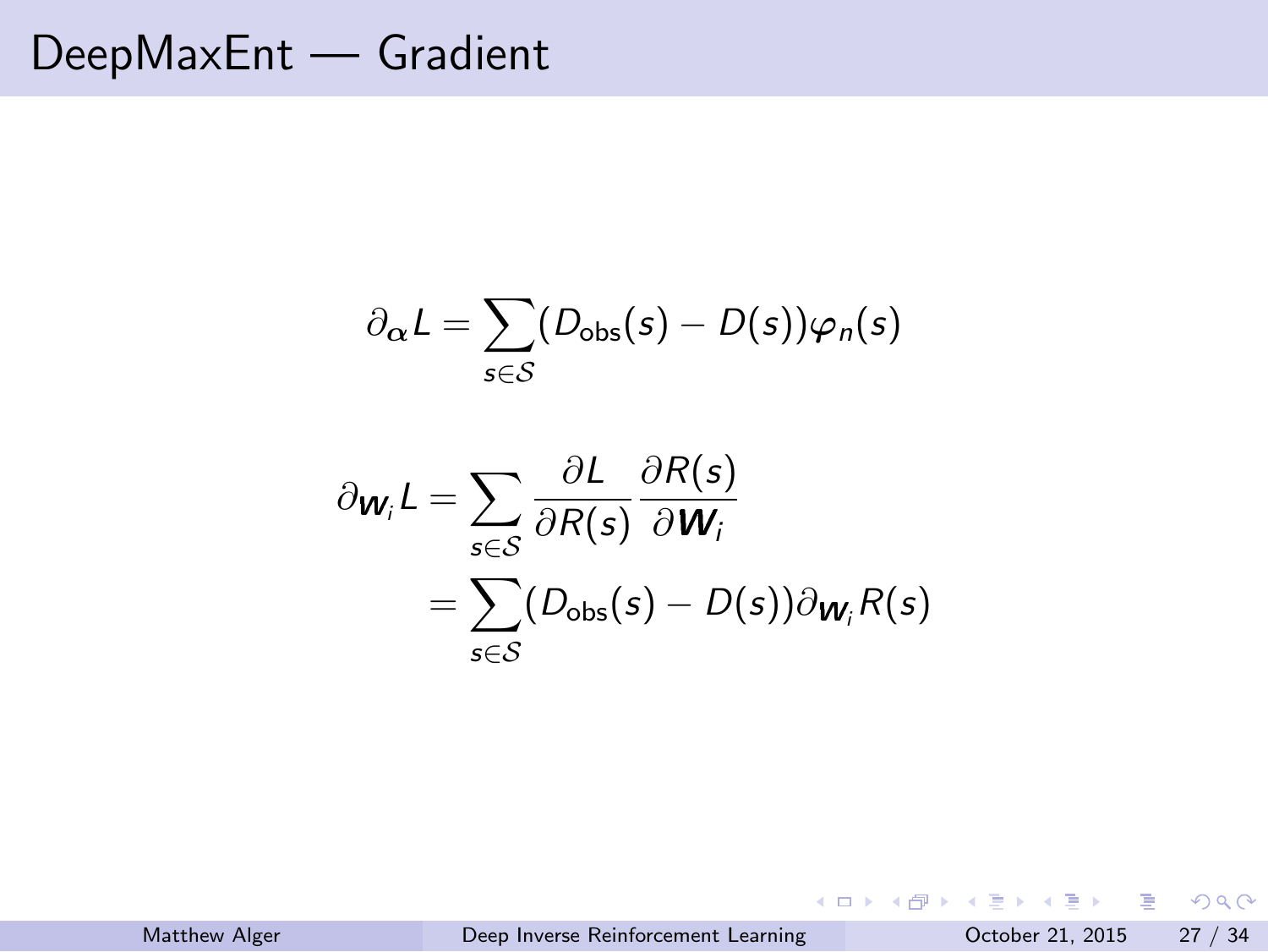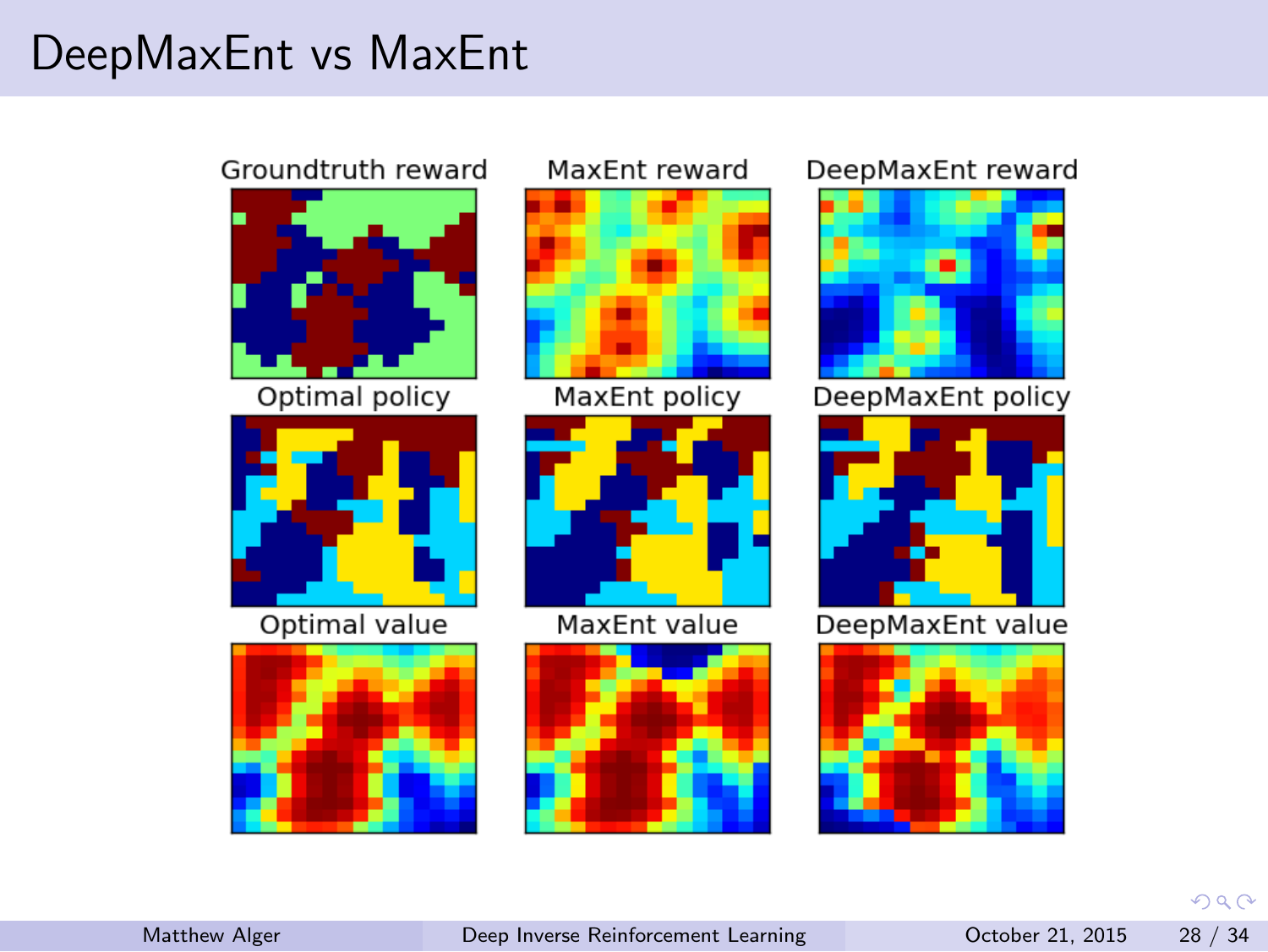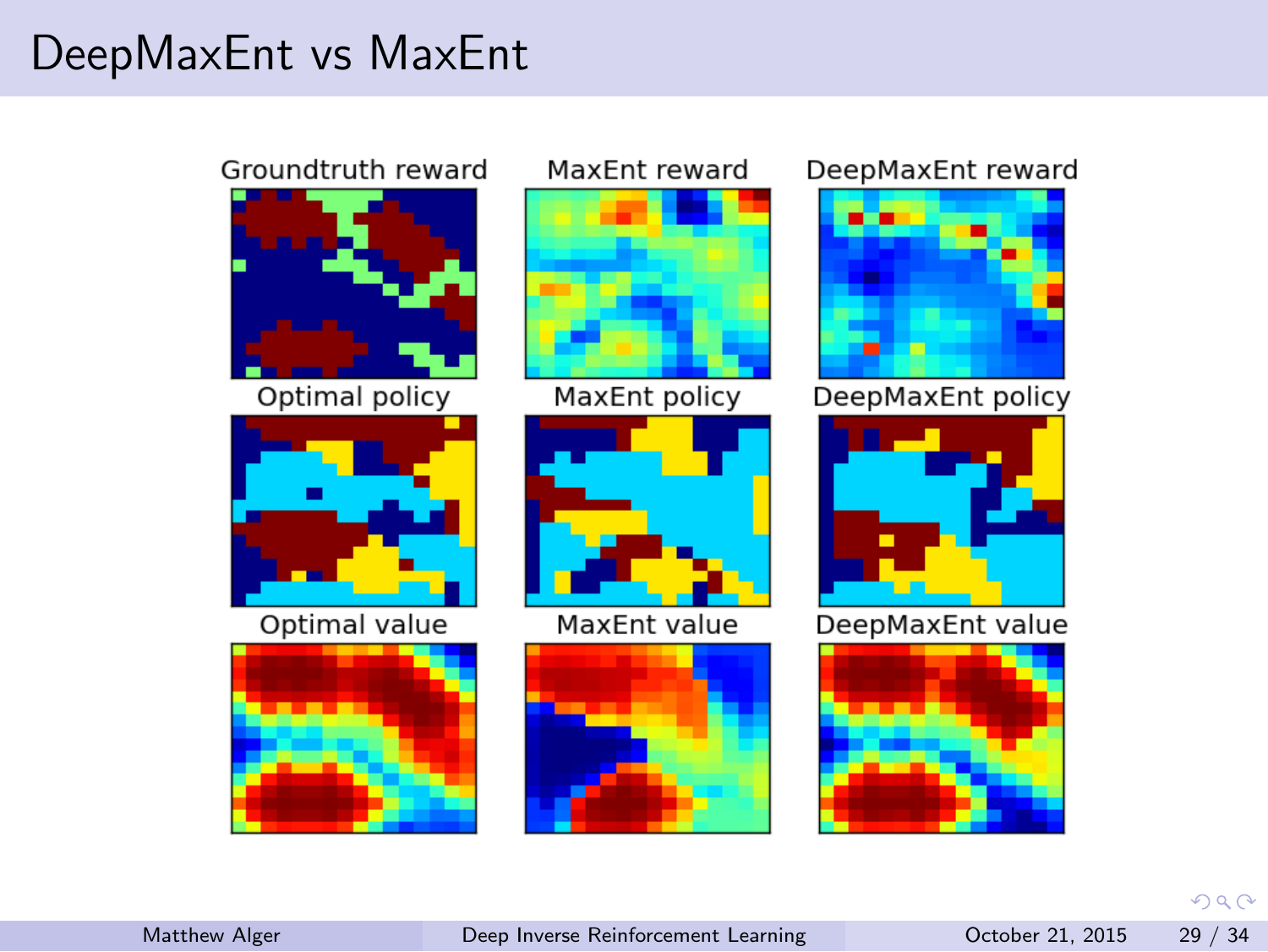

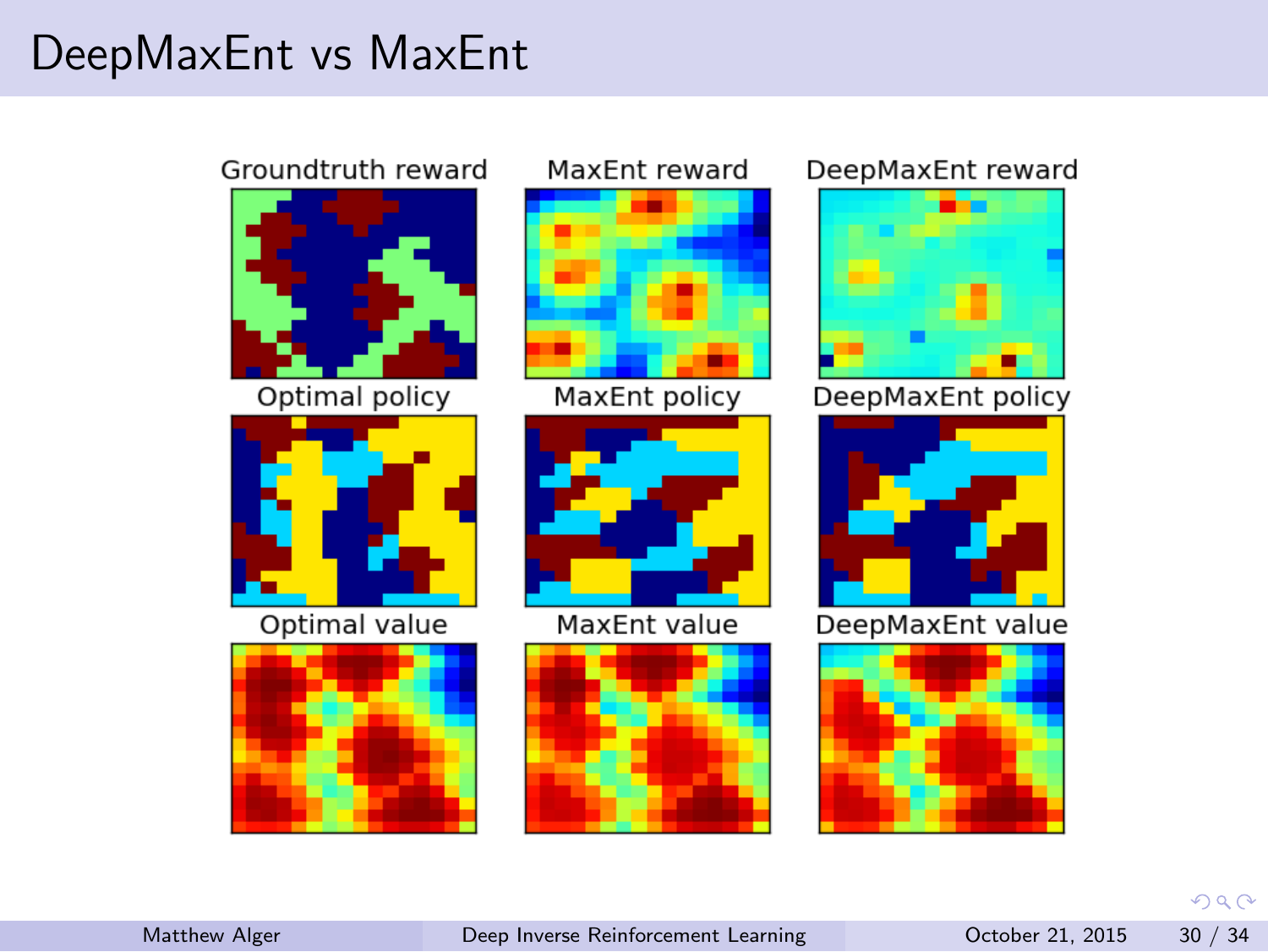

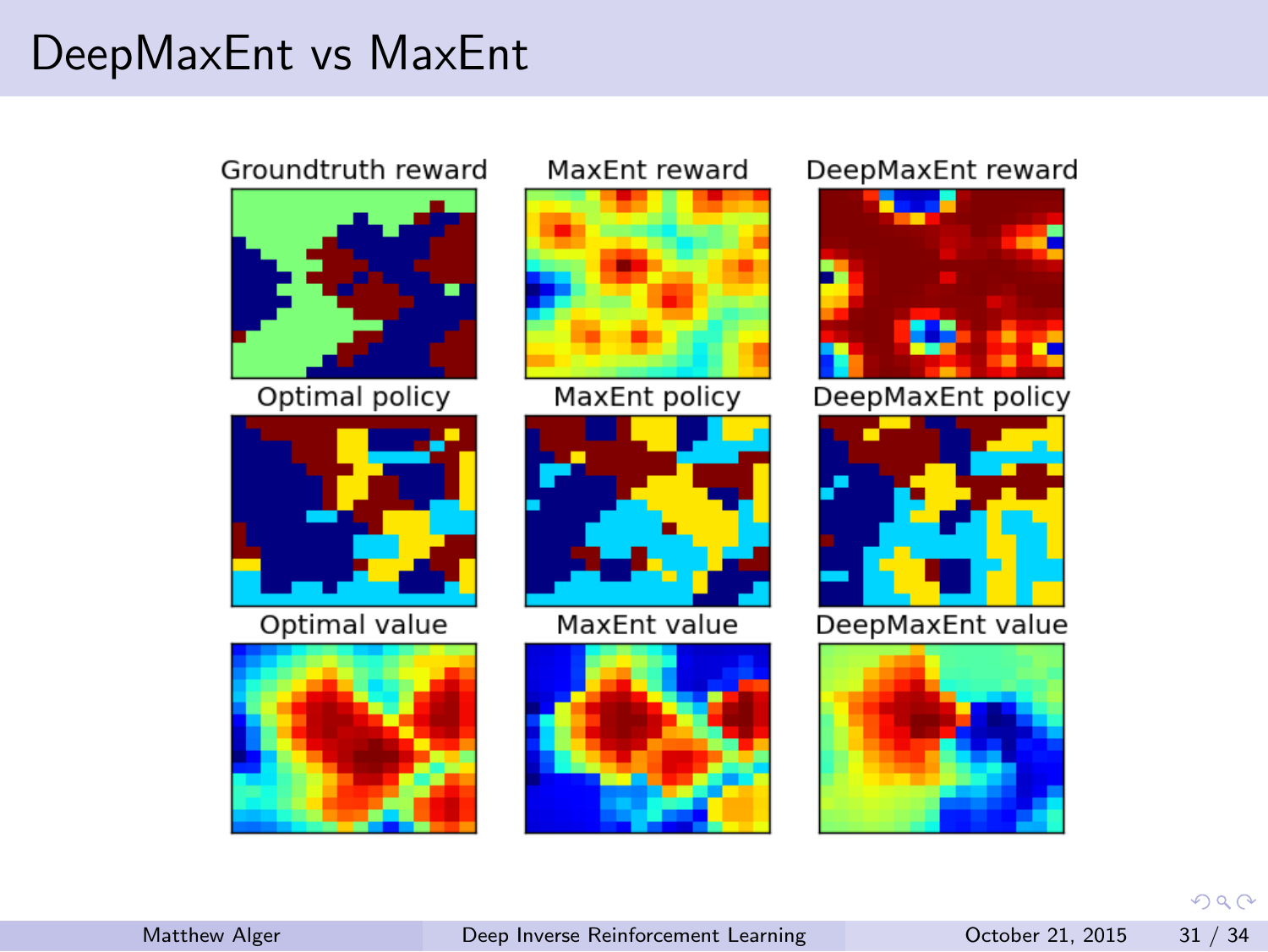# Results



|               |                                     |  | 그 지수는 어떻게 되어 있는 것이 없는 것이 없어요. 이 사람들은 어떻게 되어 있다. |  |
|---------------|-------------------------------------|--|-------------------------------------------------|--|
| Matthew Alger | Deep Inverse Reinforcement Learning |  | October 21, 2015 32 / 34                        |  |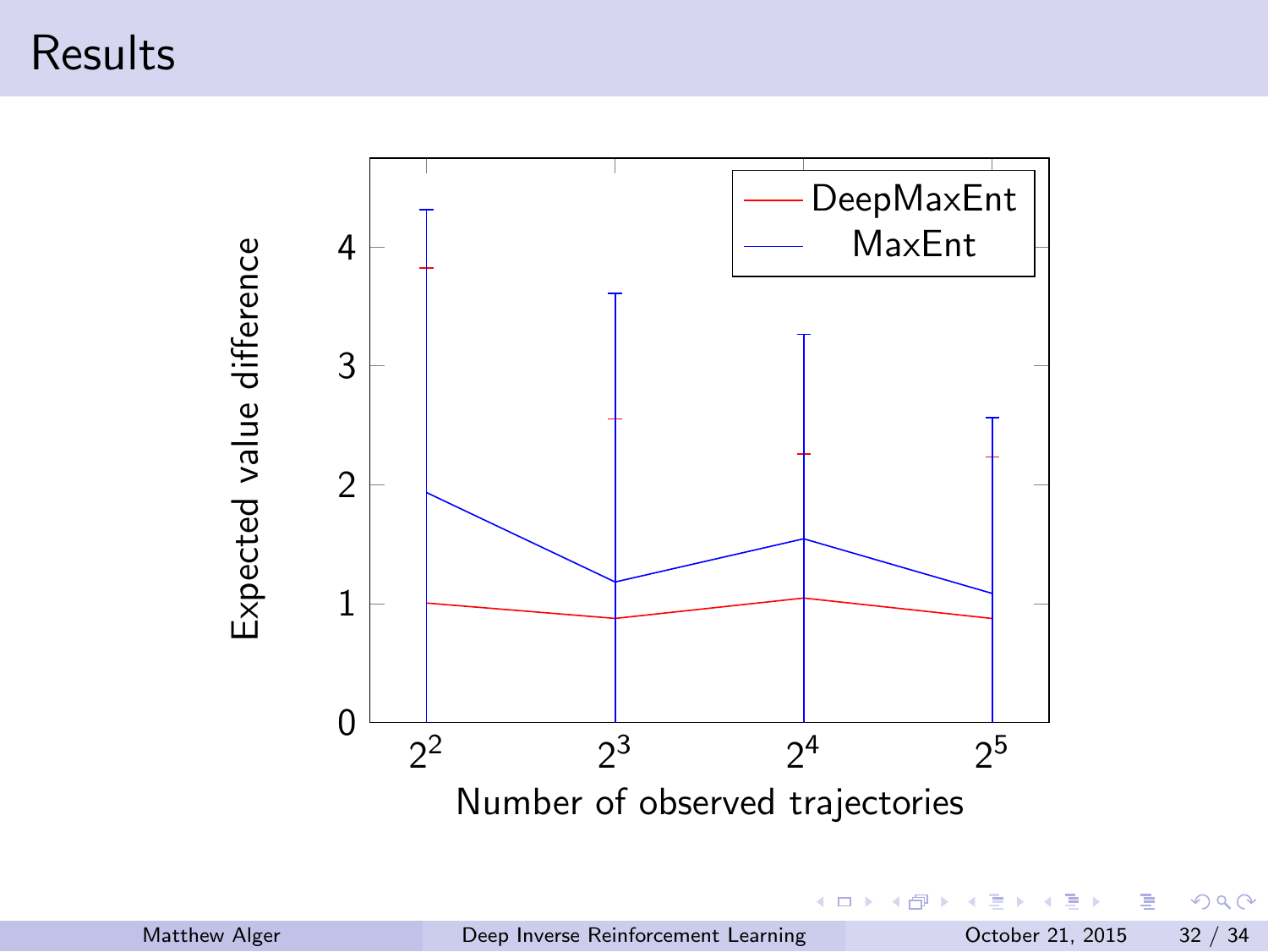# Results — Wulfmeier